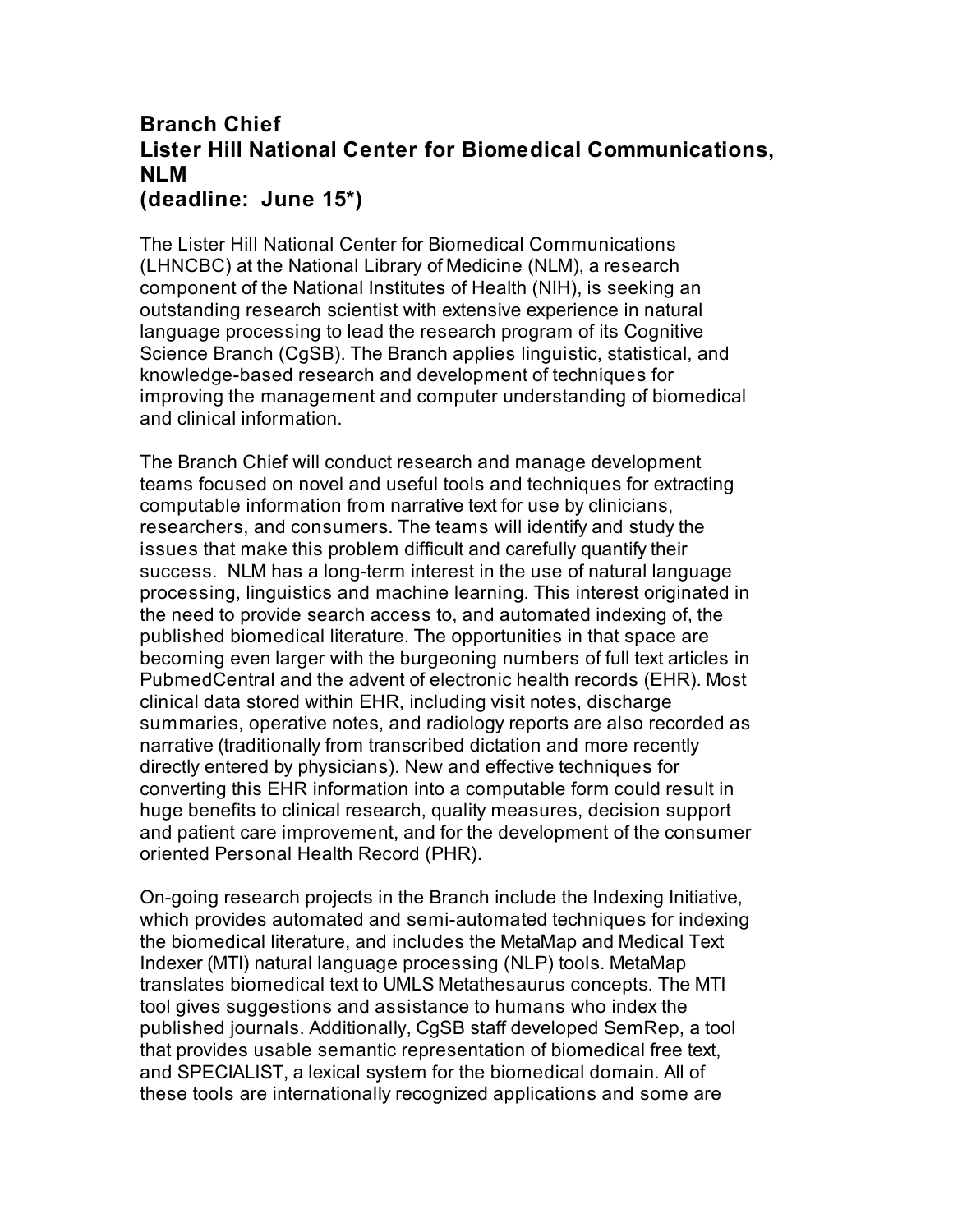used by researchers around the world. The Branch also houses the development staff for ClinicalTrials.gov, a critical information resource for consumers and researchers concerned with clinical trials in the U.S. and abroad, supports Profiles in Science, a digital library comprising the works of prominent biomedical scientists, and produces Genetics Home Reference, a rich resource for understanding how genetics affects human health.

As an active member of the Lister Hill Center senior management team, the CgSB Branch Chief works closely with the LHNCBC Director in defining the overall biomedical research and development goals and policies for the branch and the Center. The position requires a doctoral level education in one or more of the following: medicine, biomedical informatics, computer science, cognitive science or related discipline; experience and a track record in natural language processing research documented by peer reviewed publications; experience in managing research teams and projects; and peer recognition of outstanding scientific contributions. To apply, please submit your curriculum vitae, three letters of recommendation and a complete bibliography of significant publications to: Lister Hill National Center for Biomedical Communications; Attention: CgSB Branch Chief Search; Building 38A – Room 10S1004; 8600 Rockville Pike; Bethesda, MD 20894.

Salary is commensurate with research experience and accomplishments and a full Civil Service package of benefits (including retirement, health, life and long term care insurance, Thrift Savings Plan participation, etc.) is available. For further information, you may contact CgSB Search Committee Chair at (301)496-4496 or email thoma@nlm.nih.gov. Review of applications will begin on or about May 15, 2010. Applications received by June 15 will be given full consideration. Applications will be accepted until the position is filled. HHS and NIH are Equal Opportunity Employers

###

# **Chief Department of Anesthesia and Surgical Services, CC (deadline: June 15)**

The National Institutes of Health (NIH) invites candidates with strong leadership and academic credentials to apply for the position of Chief, Department of Anesthesia and Surgical Services at the NIH Clinical Center, Bethesda, Md. The NIH is the nation's foremost federally-funded biomedical research institution. The NIH Clinical Center is the 232-bed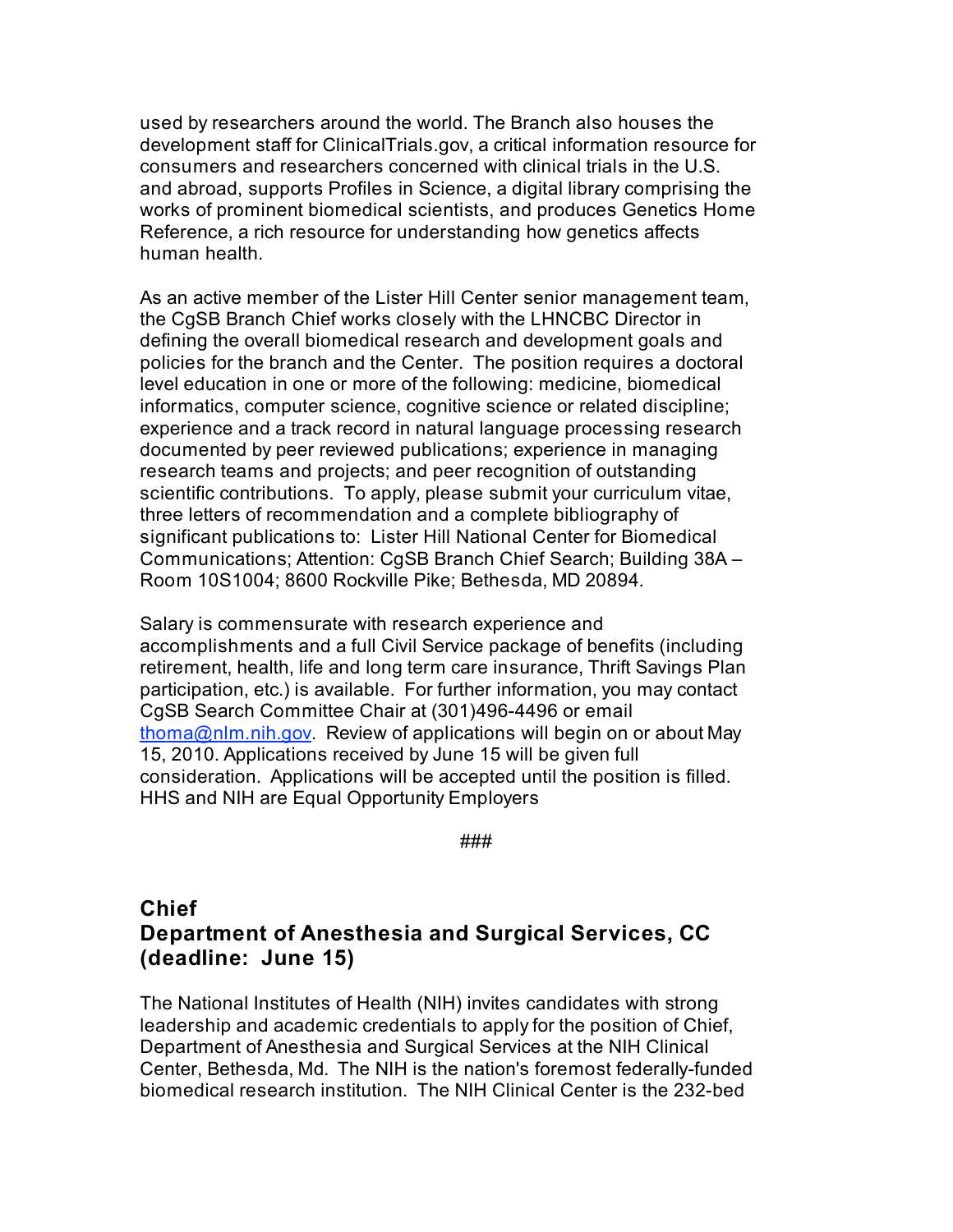hospital in which NIH intramural research protocols are conducted. The Department of Anesthesia and Surgical Services has a staff of 60 who provide complex perioperative anesthesia, conscious sedation, nursing and technical support to a wide variety of patients in support of multi-Institute research protocols. The department has 11 operating suites, including an Intraoperative Imaging suite, and contemporary robotic surgical systems.

Candidates must possess superior academic credentials with proven supervisory acumen to oversee the development of a new program in academic anesthesia and to be able to manage an academic department of anesthesia and surgical services in a complex research setting. Candidates must demonstrate the ability to build collaborative relationships and foster consensus among diverse groups, and possess the vision to redirect the department towards a more academically-based focus with a growing research enterprise. Specifically, candidates must attract, assist and support anesthesiologists who can provide complex perioperative care and collaborate with NIH Institutes in the conduct of anesthesia-related protocols. Candidates must be Board certified in Anesthesiology, and must have an active medical license (in any of the United States). U.S. citizenship is preferred, but not required.

Applications will be received until June 15, 2010. Reply with a CV, a brief statement of academic interests, and the names of six references to: David Henderson, M.D. Deputy Director for Clinical Care; National Institutes of Health Clinical Center; 10 Center Drive, Room 6-2551; Bethesda, MD 20892; or *Iruprecht@cc.nih.gov.* The Department of Health and Human Services and NIH are equal opportunity employers.

###

## **Newly Advertised Chief Department of Laboratory Medicine, CC (deadline: July 31\*)**

The National Institutes of Health (NIH) invites candidates with strong clinical, leadership, managerial and scientific credentials to apply for the position of Chief, Hematology Service, Department of Laboratory Medicine, Clinical Center, Bethesda, MD. The NIH Clinical Center is the largest hospital in the world totally dedicated to translational clinical research. This position has become available at a truly exciting time in the history of NIH.

The NIH Clinical Center's Hematology Service provides clinical research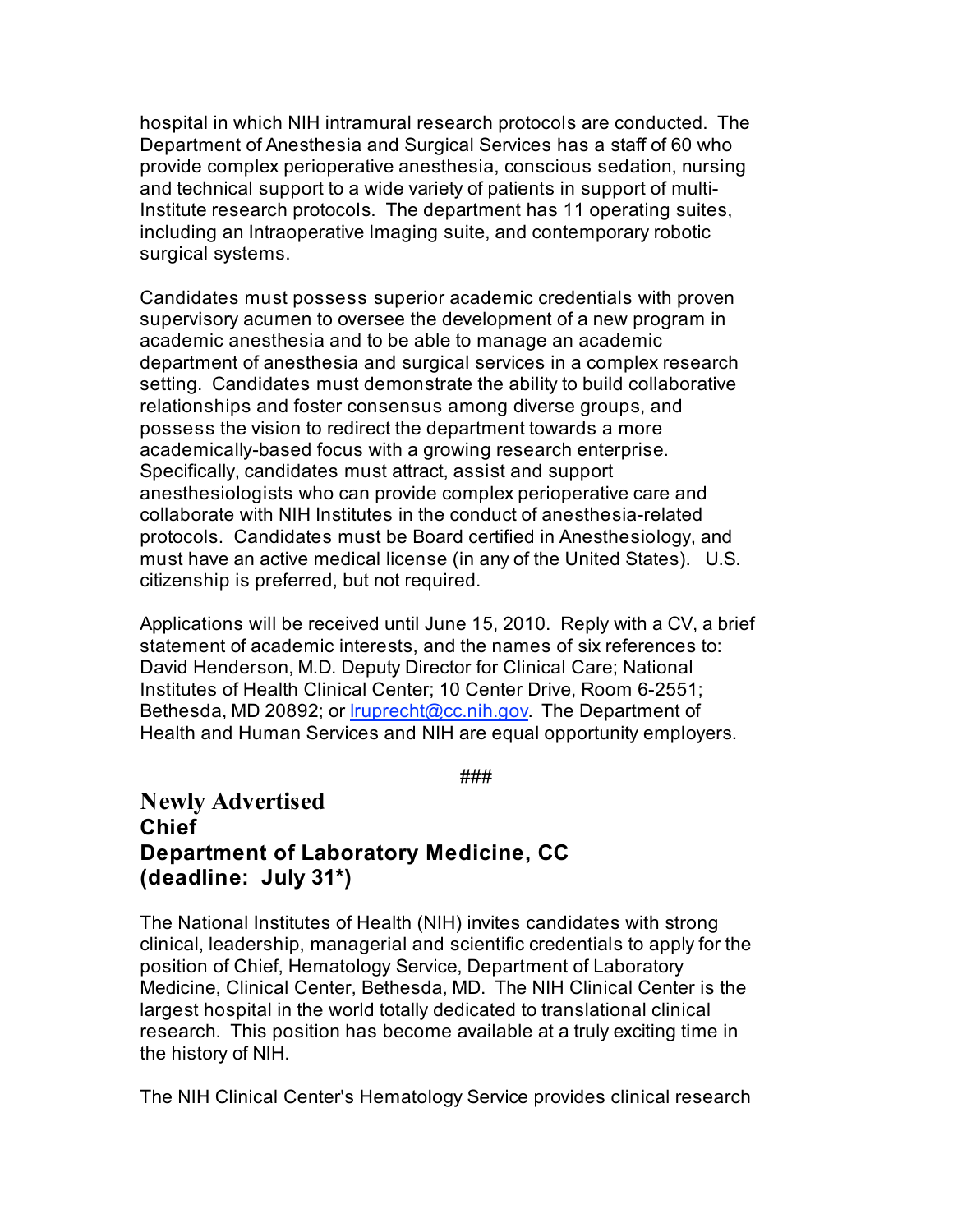support for the innovative translational clinical research programs at the National Institutes of Health, thereby offering remarkable opportunities for scientific collaboration. The Hematology Service consists of six sections: Automation, Special Hematology, Bone Marrow Morphology and Immunohistochemistry, Coagulation, Molecular Testing and Flow Cytometry. These sections support hematology laboratory testing for all inpatient and outpatient clinical research programs involving both pediatric and adult patients. The Service has a long standing research program directed at new methods development; and collaborative and translational research linked to Institute initiatives. In addition, the Hematology Service serves as a partner in the ACGME approved Hematology fellowship program (based in the NHLBI) and the Hematopathology fellowship program (based in the NCI). The Hematology service currently consists of 38 staff members, including four physicians (two hematopathologists and two hematologists) plus the Chief of the Service.

Candidates must be a physician with board certification in pathology or hematology, with additional certification in hematopathology or extensive experience in hematopathology; and a current medical license. He/she must also have a minimum of 10 years experience in hematology and hematopathology, as well as laboratory management experience. Candidates should demonstrate prior direct involvement in research protocols with a clinical component; as well as having a record of innovative research productivity. Salary and appointment mechanism will be commensurate with laboratory hematology, hematopathology and managerial experience; as well as scientific accomplishments.

Review of applications will begin on or about July 31, 2010, but applications will be accepted until this position is filled. Reply with a letter of interest, CV and the names of six references to Dr. Henry Masur, Chair, Hematology Search Committee, c/o Ms. Kathy Hilburn, CC, NIH, Bldg 10, Room 2C306, 10 Center Dr., MSC 1508, Bethesda, MD 20892 or hilburnk@mail.nih.gov. The Department of Health and Human Services and NIH are equal opportunity employers.

###

## **Tenured or Tenure-Track Epidemiologist Hormonal and Reproductive Epidemiology Branch, NCI DCEG (deadline: August 15\*)**

The Hormonal and Reproductive Epidemiology Branch (HREB, http://dceg.cancer.gov/hreb), a component of NCI's intramural Division of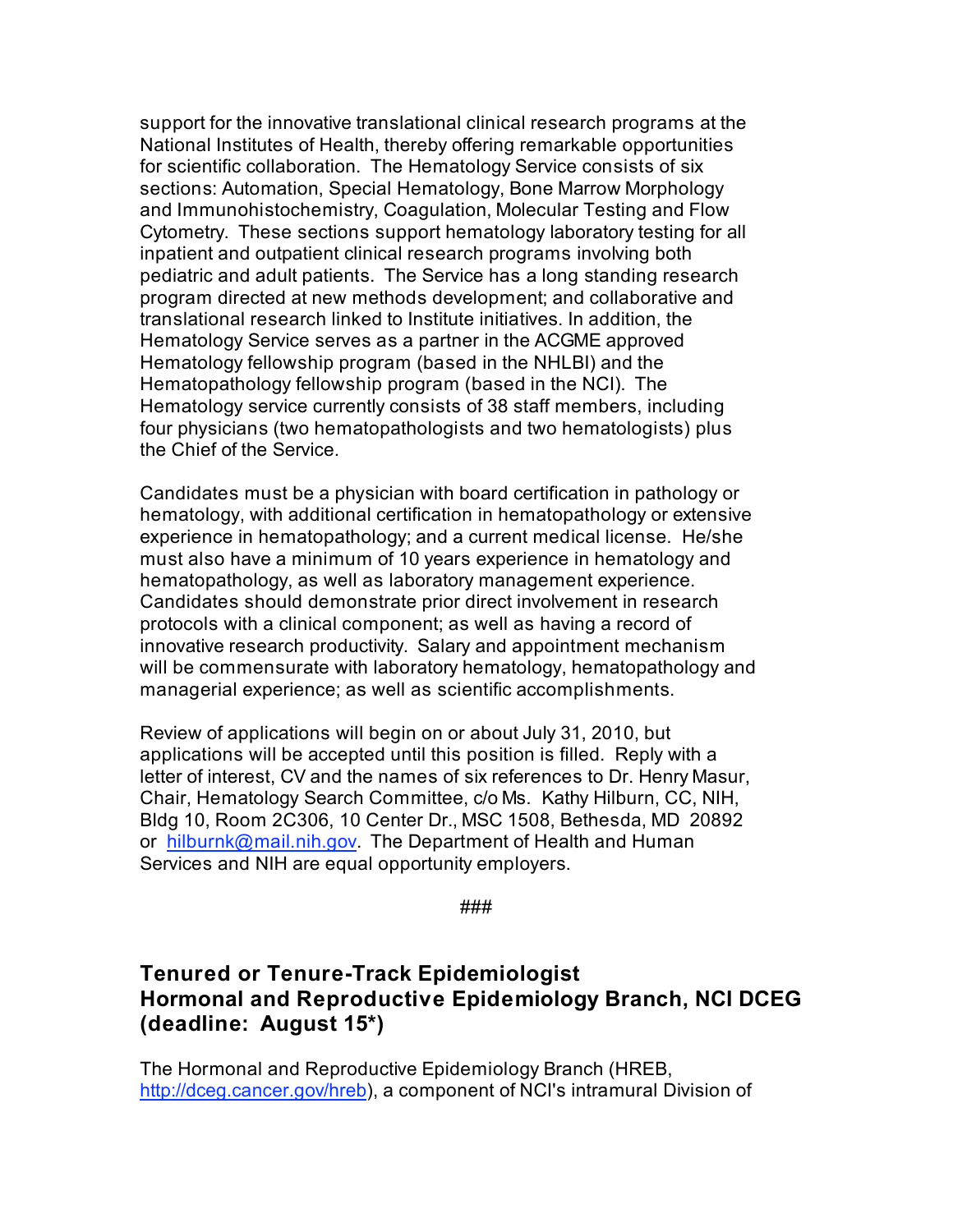Cancer Epidemiology and Genetics (DCEG), is recruiting an epidemiologist to develop an independent research program focused on one or more hormonally-related cancers (e.g., breast, prostate, endometrial, etc.). It is expected that the successful candidate will develop a distinctive interdisciplinary program that complements ongoing investigations and builds on the existing strengths of NCI's intramural research program. Current research includes the evaluation of novel risk factors, identification of common susceptibility genetic loci, molecular profiling of tumors to evaluate etiologic heterogeneity and determinants of prognosis, identification of early markers of risk, measurement of circulating and local levels of endogenous hormones using novel assays, and assessment of other biomarkers. Candidates must have a doctorate in epidemiology, or a medical degree or doctorate in a biologically-related discipline (with additional training or postdoctoral experience in epidemiology). They must have at least two years of post-doctoral research experience and an established record of publications that demonstrates their ability to design, conduct, analyze and interpret data from molecular epidemiology studies. Candidates should have knowledge of and demonstrated capacity to apply state-ofthe-art epidemiologic, statistical and laboratory methods in at least one of the following areas of research: risk prediction, mechanisms of carcinogenesis, natural history of cancer precursors, hormonal carcinogenesis, genetic susceptibility, or pathologic/molecular tumor characterization. Collaboration with biostatisticians, laboratory investigators and physicians (pathologists, radiologists and clinicians) is central to the success of our research. Candidates must document the strong communication skills that will be required to write effective research papers, present work at scientific meetings, and convey information clearly to staff, collaborators, consultants and contractors. Candidates must also be sufficiently experienced to function independently, both in the development of their own research efforts, and in the mentoring and supervision of less experienced investigators. Appropriate office space and resources will be provided.

Salary is competitive and commensurate with research experience and accomplishments, and a full Civil Service package of benefits (including retirement, health insurance, life insurance, and a thrift savings plan) is available. Candidates may be eligible for the NIH Loan Repayment Program (http://www.LRP.NIH.gov). This position is not restricted to U.S. citizens. Interested individuals should send a cover letter, curriculum vitae, brief summary of research interests, experience and future plans, copies of no more than 3 selected publications, and three letters of reference to: Ms. Judy Schwadron; Division of Cancer Epidemiology and Genetics; National Cancer Institute; 6120 Executive Blvd., Room EPS 8073; Rockville, MD 20852-7242. Or e-mail: schwadri@mail.nih.gov. The closing date of the advertisement is August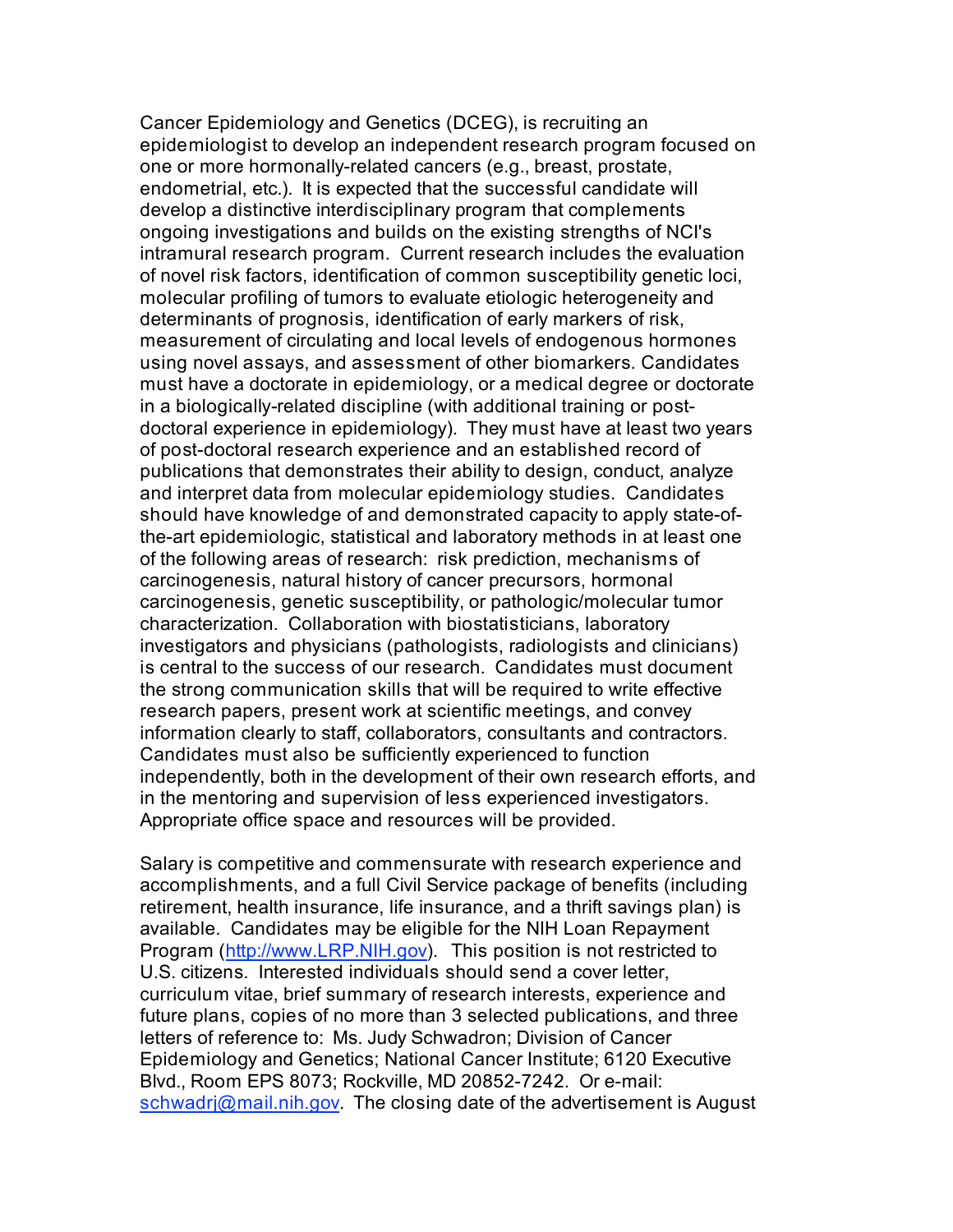15, 2010; however, the search will continue until a qualified candidate is found. A completed package of your application is required in order to be considered for this position. DHHS and NIH are Equal Opportunity Employers.

###

### **Staff Clinician CC and NHGRI Office of Rare Diseases (deadline: open-ended)**

The NIH is seeking a general internist for a joint appointment in the Internal Medicine Consult Service (IMCS) of the Clinical Center (CC) and the Undiagnosed Diseases Program (UDP), Office of Rare Diseases, National Human Genome Research Institute and the Clinical Center. The Internal Medicine Consult Service provides advice and management for adult patients admitted to specialty services at the NIH Clinical Center. The Undiagnosed Diseases Program (UDP) is a trans-NIH initiative whose goals are to provide answers to patients with mysterious conditions that have long eluded diagnosis and to advance medical knowledge about rare and common diseases. As a physician for this rogram, the internist will have the opportunity to capitalize on resources at the nation's largest hospital devoted entirely to research.

As part of this joint program, the internist will consult with patients presenting symptoms of unknown disorders. The overall purpose of the consultations is to determine a diagnosis and/or a possible therapeutic intervention. The internist will be a key member of a collaborative team, which includes several senior attending physicians who participate in the program's clinical research. The candidate must have an M.D. or M.D/Ph.D. degree and be board certified in internal medicine or family practice, with considerable experience. Clinical expertise in the care of patients with genetic disorders and a strong interest in research are preferred. Curriculum vitae, bibliography, three letters of reference, and selected publications should be submitted to Dr. Fred Gill at: 10 Center Drive, Building 10 (CRC), 2-2731, MSC 1517, Bethesda, MD 20892. Phone: 301 496 9397, e-mail FGill@cc.nih.gov. Salary is based on relevant experience and education. DHHS and NIH are Equal Opportunity Employers and encourage applications from women and minorities.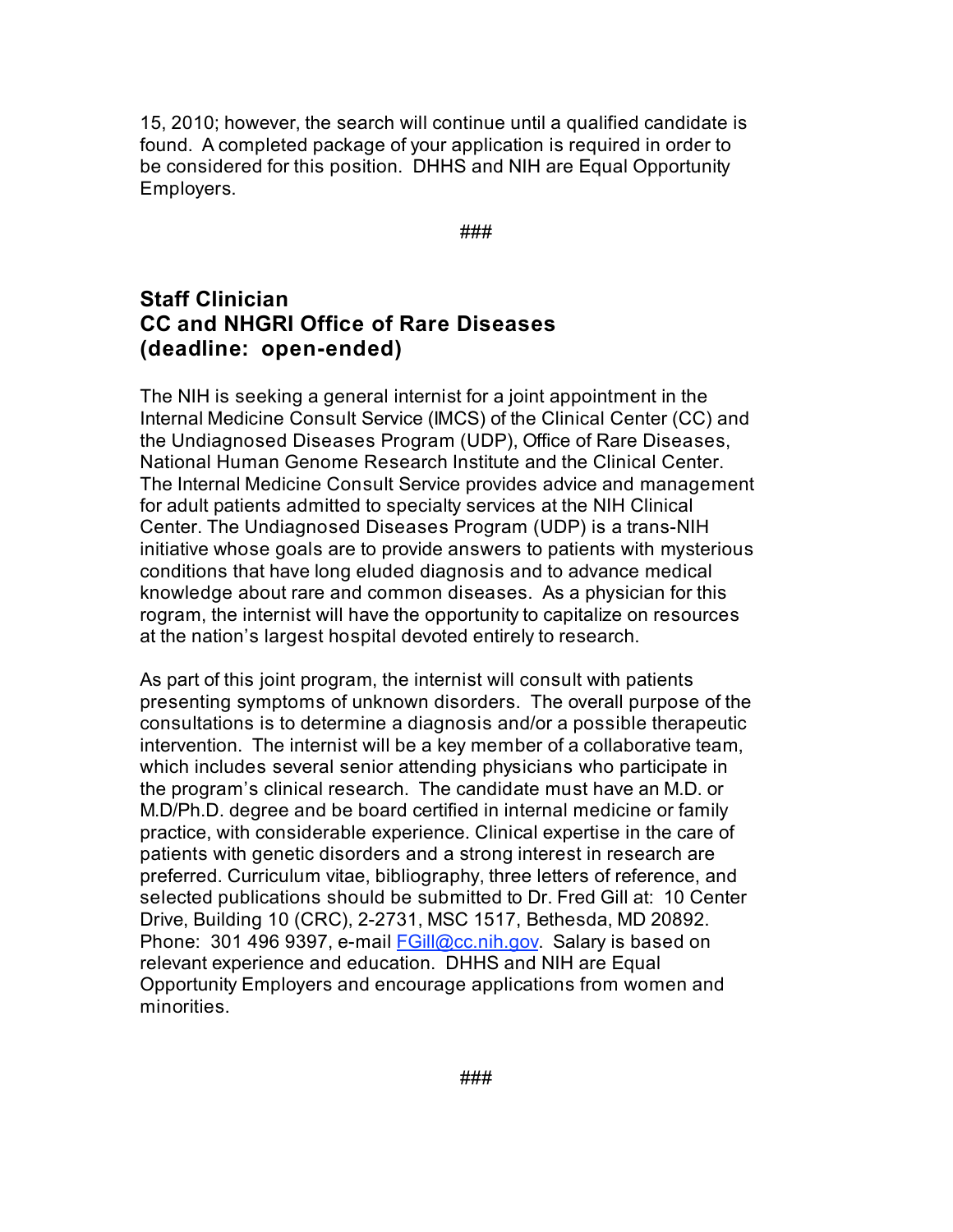### **Tenure Track Position Office of the Scientific Director, NEI (deadline: open-ended)**

The National Eye Institute (NEI), Office of the Scientific Director, seeks an outstanding clinician-scientist for a tenure-track position to develop an independent translational research program with focus on retinal diseases. The candidate will examine and treat patients with ophthalmic disease, and conduct clinical trials. NEI has particular interest in clinical research related to neuronal-glial interactions in retinal diseases and to genetic retinal degenerative diseases. The candidate must hold an M.D. or M.D./Ph.D. degree from a school in the US or Canada, or an equivalent degree from a foreign medical school. Candidates must be Board-certified by the American Board of Ophthalmology or Board-eligible and are expected to have completed post-residency fellowship training in Medical or Surgical Retina.

Salary is commensurate with research experience and accomplishments. A full Federal package of benefits is available (including retirement, health, life and long term care insurance, Thrift Savings Plan etc). This position will remain open until filled. Interested applicants should submit an electronic application including curriculum vitae, a detailed statement of the proposed research, copies of their five most significant publications, and three reference letters to Ms. Mica Gordon at gordonmi@nei.nih.gov. The National Eye Institute does not discriminate in employment on the basis of race, color, religion, sex, national origin, political affiliation, sexual orientation, marital status, disability, age, membership in an employee organization, or other nonmerit factor.

DHHS and NIH are Equal Opportunity Employers. NIH is dedicated to building a diverse community in its training and employment. NIH is a part of the U.S. Department of Health and Human Services.

###

## **Research Scientist Laboratory of Sensorimotor Research, NEI (deadline: open-ended)**

The intramural program of the National Eye Institute invites applications for a position as a research scientist within the Laboratory of Sensorimotor Research. This position may be either tenured, or tenure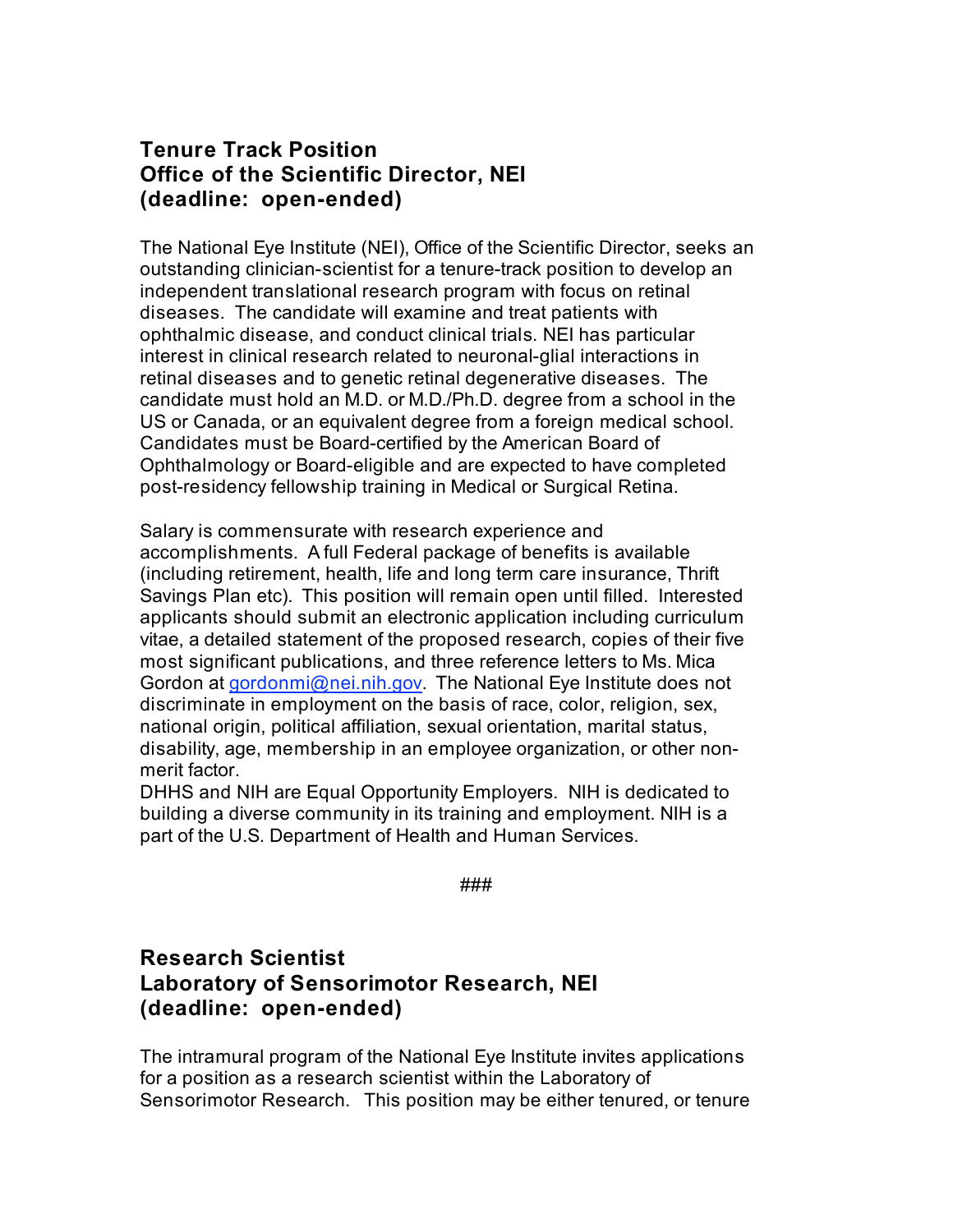track with conversion to tenure anytime within six years. Applicants will be expected to establish an independent research program related to understanding the neurobiology of the visual and/or oculomotor system.

The Laboratory of Sensorimotor Research is devoted to understanding the organization of the brain related to the control of eye movements and visual perception. It has excellent facilities for the study of these systems in awake behaving primates, including dedicated computer systems, a machine shop, an electronics shop, and a histology lab. The Laboratory also provides the opportunity to collaborate on studies of human patients with diseases related to the visual and oculomotor systems. Although the Laboratory of Sensorimotor Research has historically studied primates, scientists using other species to study systems-level organization in ways not currently possible in primates will also be considered. Applicants should have a PhD or an MD/PhD and an outstanding record of accomplishments in visual or visuomotor systems neuroscience. This position will remain open until filled. Candidates should send a brief cover letter, curriculum vitae, bibliography, a one- or two-page statement of current research interests, copies of five recent, relevant publications, and three letters of recommendation to Okihide Hikosaka, Search Committee Chair, Building 49, Room 2A50, NIH, Bethesda, MD 20892-4435. DHHS and NIH are Equal Opportunity Employers.

###

# **Chief Parkinson Clinic, NINDS (deadline: open-ended)**

The Office of the Clinical Director of the National Institute of Neurological Disorders and Stroke, NIH, is searching for a board-certified Neurologist for the position of Chief of the Parkinson Clinic. The Parkinson Clinic, at the NIH Clinical Research Center in Bethesda, Maryland, evaluates patients with Parkinson Disease, provides patients as needed to investigators in all NIH institutes, participates in diagnostic and therapeutic protocols, and conducts collaborative research with investigators interested in Parkinson disease at NIH. The NIH Clinical Research Center is a dedicated research hospital that is home to one of the largest and most active clinical research environments in the world. The successful candidate will be expected to develop strong collaborative interactions with NIH clinical investigators. Applicants must have an unrestricted U.S. medical license, board certification in Neurology, and subspecialty training in Movement Disorders. Experience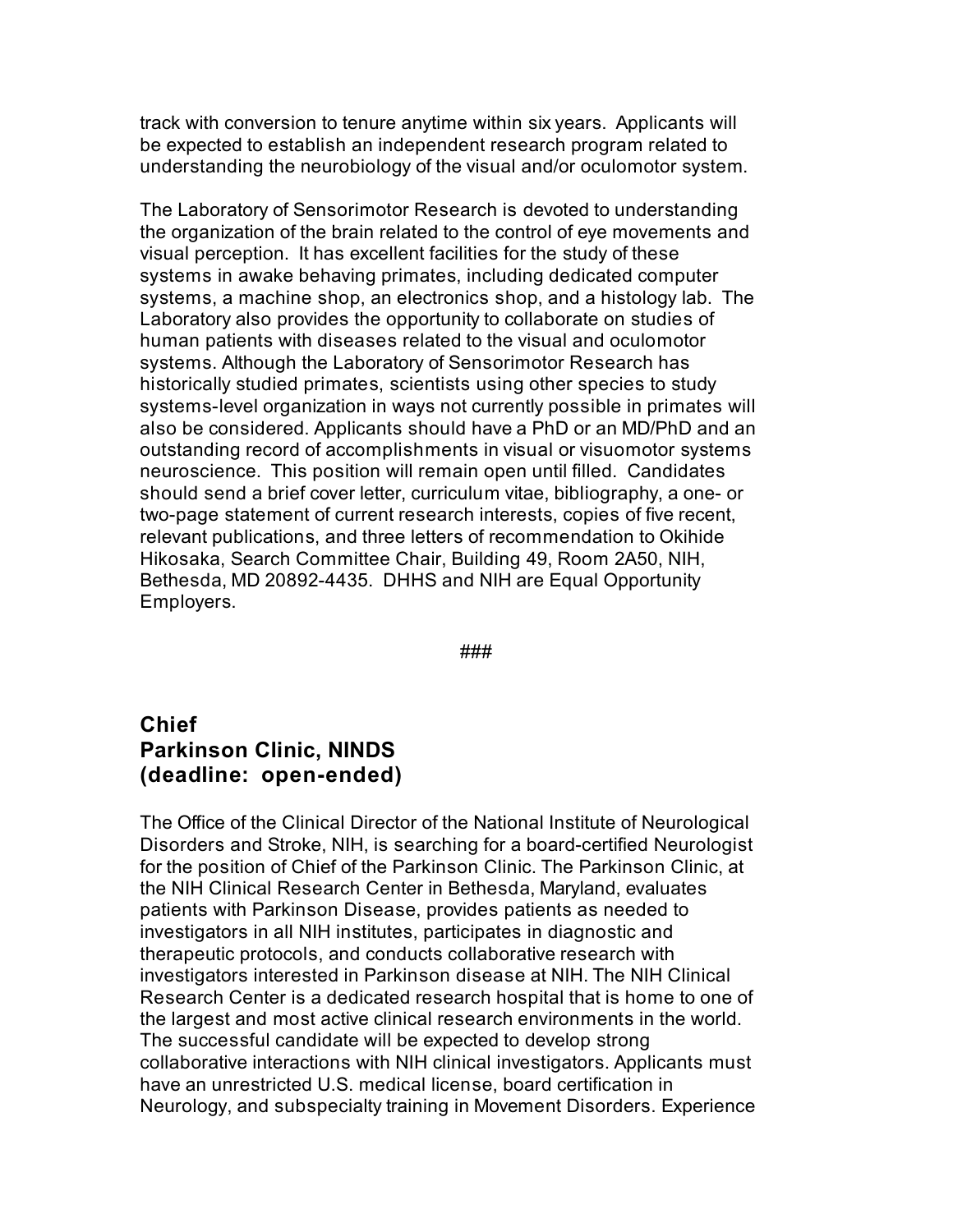with deep brain stimulation is required. The appointment will be as a federal employee in the Staff Clinician series (Title 42), with salary \$89,000-150,000 commensurate with experience, and federal employee benefits. Applicants should send curriculum vitae, cover letter, and three letters of reference to: Dr. Mary Kay Floeter, c/o Caren Collins, Office of the Clinical Director, NINDS, NIH, Building 10 Room 7C103, Bethesda, MD 20892-1430; or to collinsca@ninds.nih.gov. Applications will be accepted until the position is filled. HHS and NIH are Equal Opportunity Employers. All positions subject to background check

###

## **Chief Electromyography Section, NINDS (deadline: open-ended)**

The Office of the Clinical Director of the National Institute of Neurological Disorders and Stroke, NIH is searching for a board-certified Neurologist for the position of Chief of the Electromyography Section. The EMG Section provides electrodiagnostic services and neuromuscular consultations to investigators engaged in patient-oriented research in the NIH Clinical Research Center in Bethesda, Maryland. The NIH Clinical Research Center is a dedicated research hospital that is home to one of the largest and most active clinical research environments in the world. The successful candidate will be expected to develop strong collaborative interactions with NINDS clinical investigators. Applicants must have an unrestricted U.S. medical license, board certification in Neurology, and subspecialty certification or eligibility in Clinical Neurophysiology-EMG or in Neuromuscular Medicine. Muscle biopsy expertise is preferred. The appointment will be as a federal employee in the Staff Clinician series (Title 42), with salary \$89-150,000 commensurate with experience, and federal employee benefits. Applicants should send a curriculum vitae, cover letter, and three letters of reference to: Dr. Mary Kay Floeter, c/o Caren Collins, Office of the Clinical Director, NINDS, NIH, Building 10 Room 7C103, Bethesda, MD 20892-1430; or to collinsca@ninds.nih.gov. Applications will be accepted until the position is filled. HHS and NIH are Equal Opportunity Employers.

###

# **Systems Biology/Bioinformatics Staff Scientist**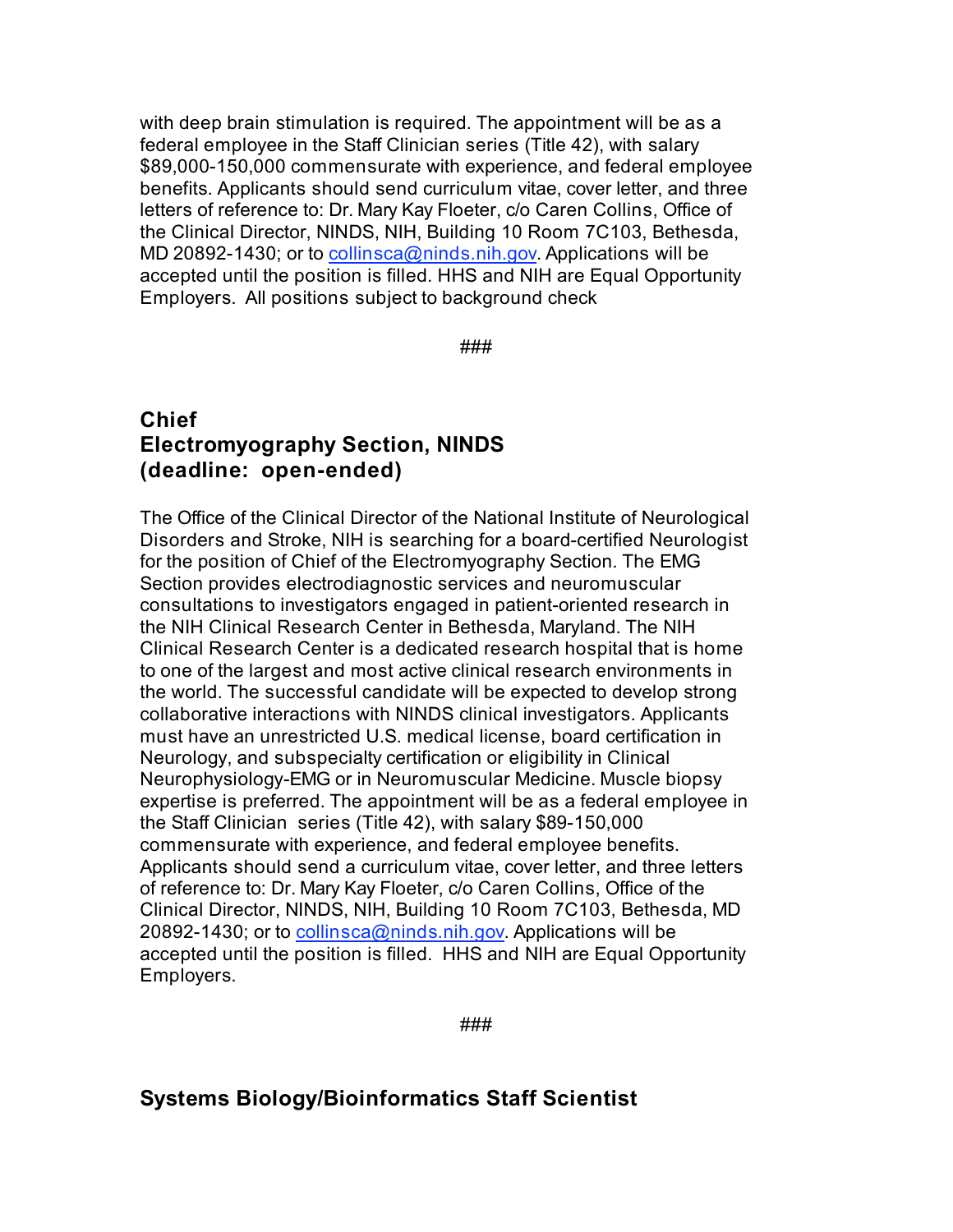## **Neuro-Oncology Branch, NCI-NINDS (deadline: open-ended)**

The Neuro-Oncology Branch, a trans-institute program of the National Cancer Institute and the National Institute of Neurological Disorders and Stroke of the National Institutes of Health is seeking an outstanding candidate to work in the area of cancer genomics, bioinformatics and systems biology, particularly on computational modeling of signaling and gene networks in cancer cells. Ongoing projects include the integration of -omics and clinical data in the exploration of signaling and transcriptional networks that govern cell differentiation, proliferation and migration in primary brain tumors, cancer tumor stem cells and normal embryonic neural stem cells and the translation of those discoveries to patients through the highly integrated clinical brain tumor research program. Applicants should have a strong background in mathematical and computational modeling and be expected to carry out an interdisciplinary project with experimental groups.

The Staff Scientist candidate will take a lead role in the mentorship and scientific management of a team of bioinformatics research fellows. The following skills and qualifications are required: 1) PhD in computer science, mathematics, bioinformatics, or related fields, and at least 3 years of post-doctoral training in bioinformatics and/or systems biology; 2) experience in machine learning and network generation algorithms; 3) basic knowledge of cell/molecular biology; 4) experience in genomewide genetic and gene expression data analysis.

Please send curriculum vitae, statement of research interests and two letters of reference to: Howard A. Fine, Chief; Neuro-Oncology Branch, National Cancer Institute; MSC 8200, Room 225; 9030 Old Georgetown Road; Bethesda, MD 20892-8200 or to smithj9@mail.nih.gov. Candidates may be U.S. citizens, resident aliens, or nonresident aliens. DHHS, NIH, the National Cancer Institute and the National Institute of Neurological Disorders and Stroke are Equal Employment Opportunity and Affirmative Action employers that value and foster diversity throughout the entire organization.

###

**Clinical Neurophysiology / Staff Clinician Office of the Clinical Director, NINDS (deadline: open-ended)**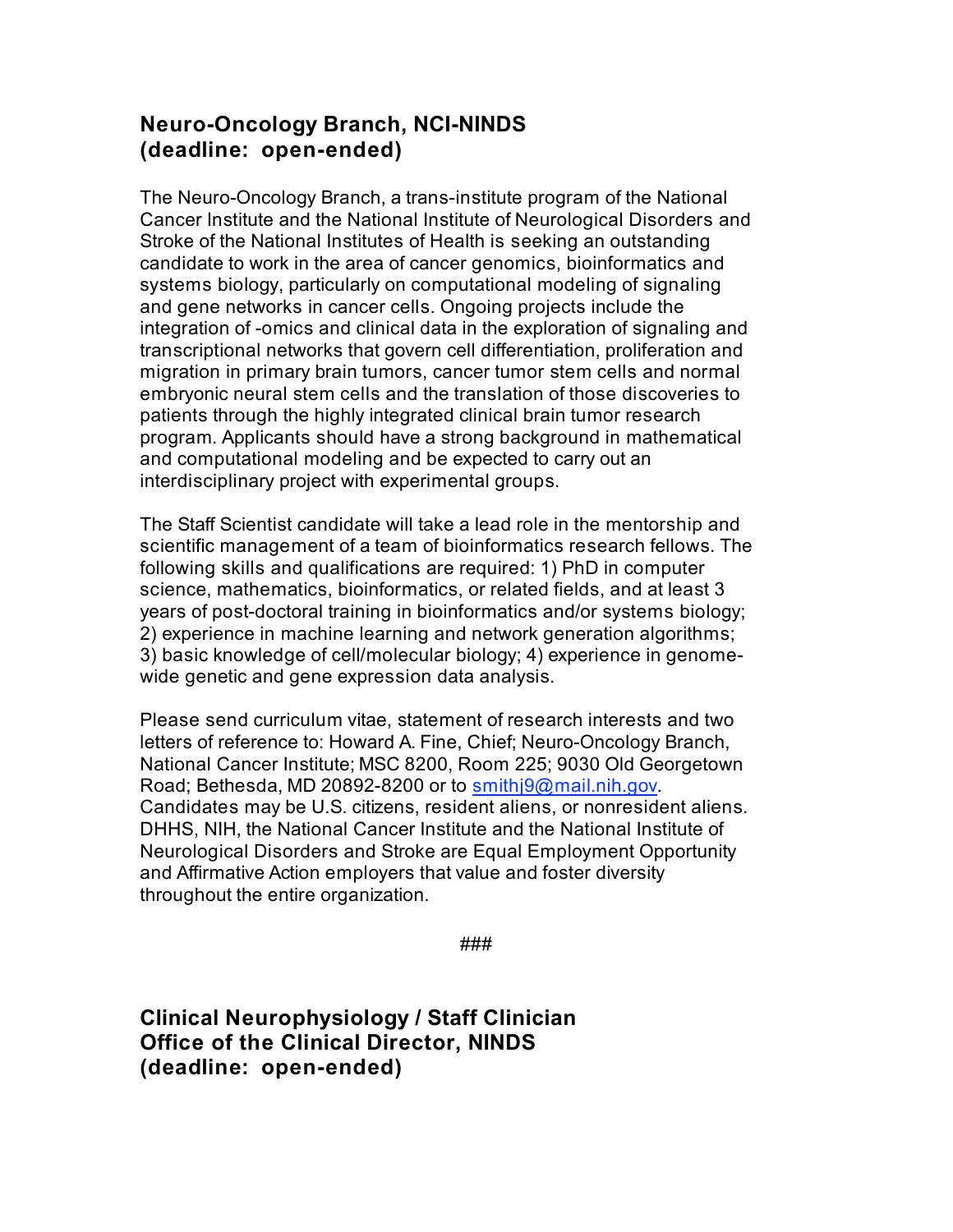The National Institute of Neurological Diseases and Stroke (NINDS) is seeking a board-certified neurologist with specialty training in Clinical Neurophysiology to join the staff in the Office of the Clinical Director of the intramural clinical research program in Bethesda, Maryland. The position includes patient care responsibilities and administrative duties. The candidate should have a strong background in general neurology and good communication skills. Expertise in the use and interpretation of EEG in a wide variety of clinical disorders is essential. Experience in related clinical neurophysiological disciplines, such as intraoperative recording or polysomnography is advantageous. Applicants must hold an unrestricted U.S. medical license. Board certification in Clinical Neurophysiology is preferred. This is a full-time position in the Staff Clinician series (non-tenure track) and salary will be commensurate with experience. Applicants should send a letter of interest, a curriculum vita, and three references to: Dr. Mary Kay Floeter, Acting Clinical Director; c/o Caren Collins; NINDS/NIH; 10 Center Drive; Building 10, Room 7C103, MSC 1430; Bethesda, MD 20892; E-mail: collinsca@ninds.nih.gov. NINDS is a component of the National Institutes of Health (NIH) and the Department of Health and Human Services (DHHS). DHHS and NIH are Equal Opportunity Employers. All positions are subject to a background investigation.

###

# **Chief Laboratory of Computational Medicine, NEI (deadline: open-ended)**

The NEI seeks to develop a new program in computational analysis that fully employs human genomic, transcriptomic, proteomic, metabolomic, neurophysiological and clinical data sets to reconstruct biological networks characteristic of normal and disease states. The magnitude, diversity, rich information content, and hierarchical connectivity of these data sets require the utilization and development of novel quantitative tools. The goal is to understand human disease at a molecular level in order to develop mechanism-based therapeutic interventions.

We invite applications for head of a new laboratory of Computational Medicine within the NEI Intramural Research Program. This initiative seeks to integrate and translate knowledge from genetics and biology to a wide range of disease processes using systems, network, statistical and bioinformatics approaches.

\* Examples in ocular biology amenable to a systems approach would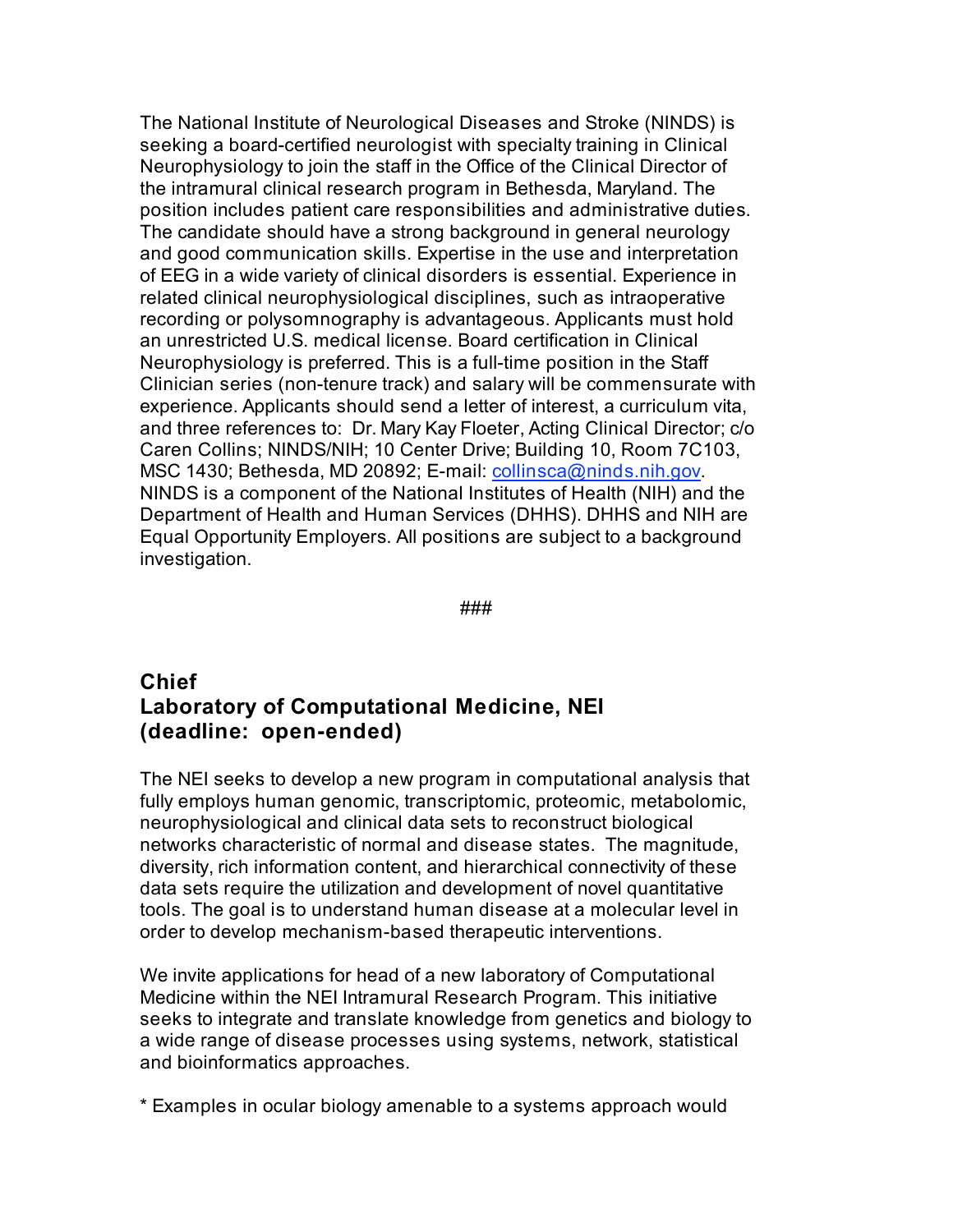include neuro-immune interactions, gene regulatory networks during disease pathogenesis, protein interaction pathways, neuron-glialvascular biological networks in the retina, neuronal networks in the CNS, and developmental conditions and disorders.

\* The research program has interest in developing novel computational methodologies for analyzing large genetic, biological, biomedical, neuronal, and functional data sets. Particular attention will be paid to genotype-phenotype correlations, gene-gene and gene-environment interactions. In parallel, we will actively seek to develop disease intermediate phenotypes that reflect the underlying biology and pathophysiology of disease.

\* Data sets from large clinical trials, genetic studies (including GWAS), expression profiling in normal and disease conditions, and from the eyeGENE human research repository for monogenic ophthalmic diseases will be developed to reconstruct and understand ocular biological networks that link genetic perturbations, small molecule interactions, and physiological processes, to predict normal and disease states

The NEI/NIH provides an exceptional environment of dedicated scientists as well as a wide range of resources. We currently envision that this program will be located in the newly constructed Porter Neuroscience complex that houses a diverse set of investigators from many different Institutes. The successful candidate will be expected to recruit tenure-track faculty in areas that may include computational medicine or neuroscience, network biology, genetic or molecular epidemiology, cell and molecular biology, statistical genetics, bioinformatics, and biostatistics into the new Laboratory of Computational Medicine. Applicants should have a MD, MD/PhD or PhD and an outstanding record of accomplishments in genetics, epidemiology, neuroscience, cell and molecular biology, biostatistics, or a related quantitative discipline. Senior scientists would have the opportunity to maintain their participation in existing collaborative research in non-eye diseases if desired.

This position will remain open until filled. Applicants should submit curriculum vitae, bibliography, copies of their five most significant publications, a summary of research accomplishments, names of three references, and a detailed experimental plan for the development of this program. These materials should be sent to: The Office of the Scientific Director, National Eye Institute, Attention: Ms. Mica Gordon (gordonmi@nei.nih.gov), NIH Building 31, 31 Center Drive, Room 6A22, Bethesda, MD, 20892. The National Eye Institute does not discriminate in employment on the basis of race, color, religion, sex,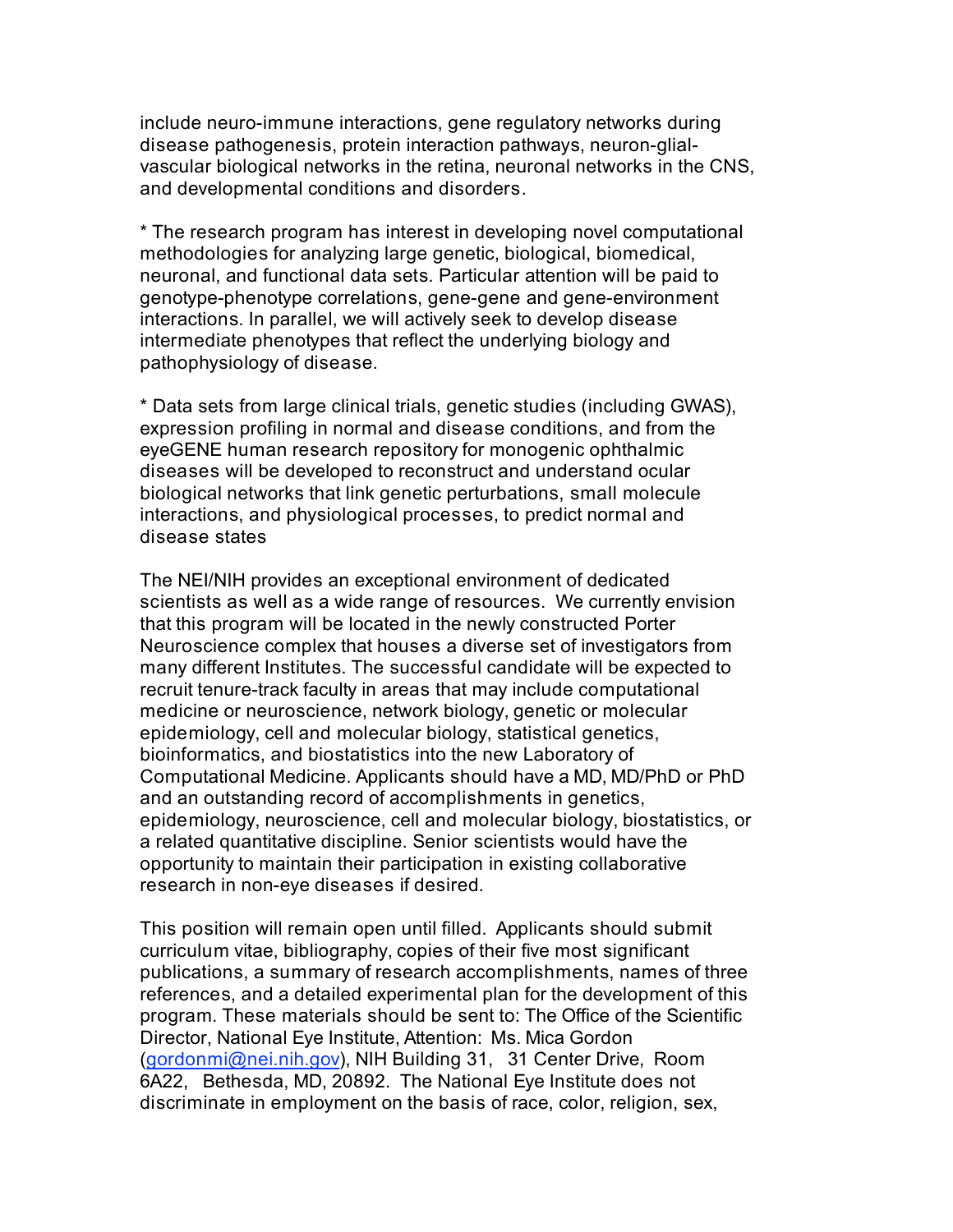national origin, political affiliation, sexual orientation, marital status, disability, age, membership in an employee organization, or other nonmerit factor. DHHS and NIH are Equal Opportunity Employers.

###

# **Tenure-Track Investigator Positions Neurobiology-Neurodegeneration & Repair Laboratory, NEI (deadline: open-ended)**

The Neurobiology-Neurodegeneration & Repair Laboratory (N-NRL) aims to facilitate translational research for treatment of retinal diseases by delineating fundamental mechanisms in development, aging and disease pathogenesis (www.nei.nih.gov/intramural/nnrl.asp). We are seeking outstanding scientists who can establish innovative research programs in human genetics or developmental neurobiology with a focus on retinal biology and/or disease. Stem cell biology, synaptogenesis, statistical genetics and systems/network-based approaches are of special program relevance. Scientists with excellent training in diverse disciplines of biology and medicine are especially encouraged to apply. The candidates should have M.D. and/or Ph.D. degrees with training, experience and significant publication records in any of the relevant fields. No previous research in vision is required; however, applicants are expected to discuss future plans relevant to vision and/or blindness. Salary is commensurate with research experience and accomplishments. A full Federal package of benefits is available (including retirement, health, life and long term care insurance, etc.)

Applications will be considered as they are received. The search will continue until suitable candidates are recruited. Interested individuals should send by email: a cover letter, curriculum vitae, a brief summary of research accomplishments and future goals, three significant publications, and letters from three references to: NEI-NNRL Tenure Track Search Committee; National Eye Institute, NIH; NEITTSC@nei.nih.gov; Fax: 301-480-1769. The National Eye Institute does not discriminate in employment on the basis of race, color, religion, sex, national origin, political affiliation, sexual orientation, marital status, disability, age, membership in an employee organization, or other non-merit factor. DHHS and NIH are Equal Opportunity Employers.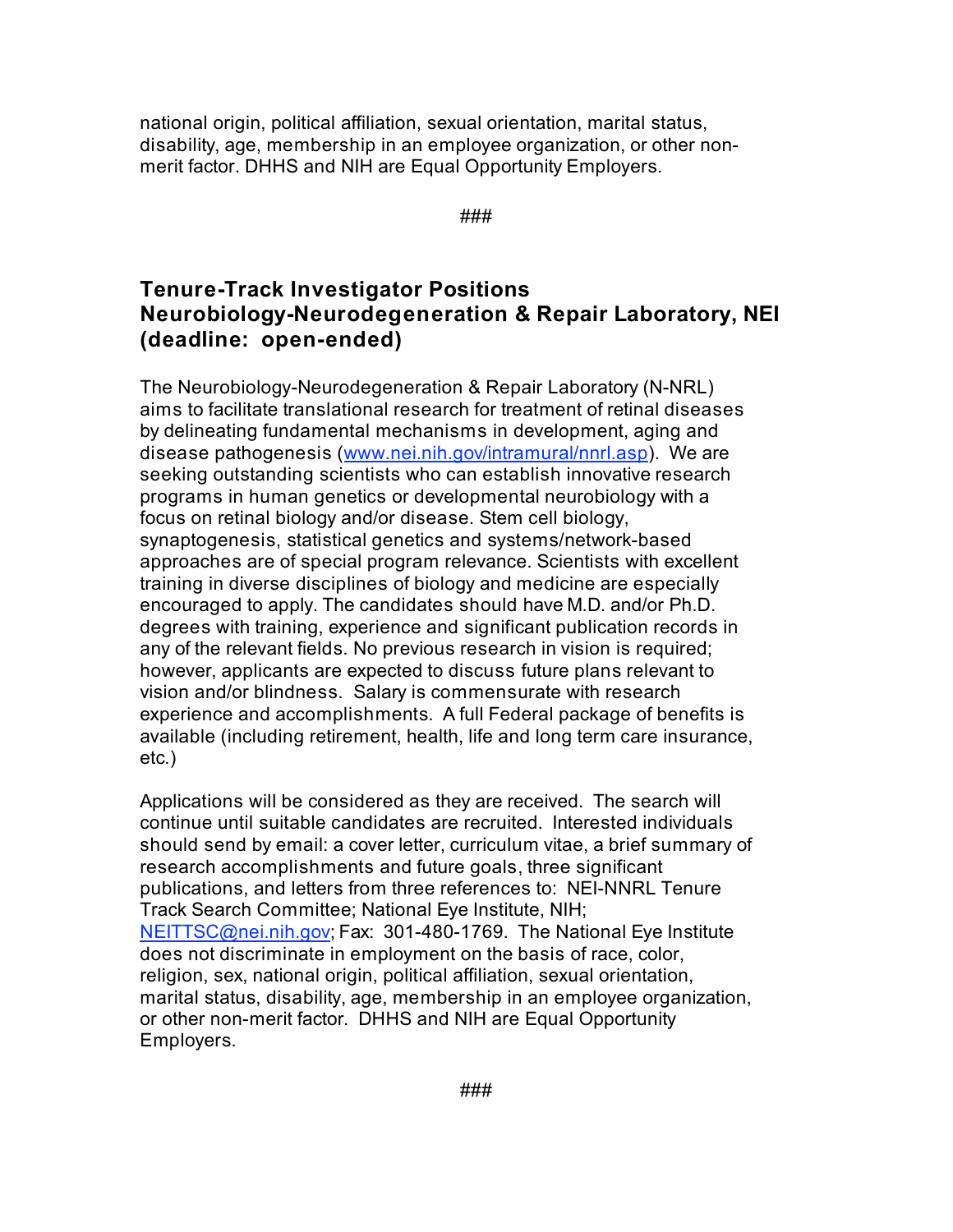## **Chief, Visuomotor Disorders Section Laboratory of Sensorimotor Research, NEI (deadline: open-ended)**

The National Eye Institute (NEI) seeks an outstanding clinician scientist for a tenured or tenure-track position as Chief, Visuomotor Disorders Section in the Laboratory of Sensorimotor Research (LSR) in the Division of Intramural Research. This recruitment is directed towards clinicians with expertise in central disorders that affect vision and/or eye movements (including disorders of binocular function). The post offers a unique opportunity for a talented individual to provide strong and stimulating leadership in an organization dedicated to uncovering new scientific knowledge, both laboratory and clinical. We welcome the full range of candidates at all levels.

The Laboratory of Sensorimotor Research is devoted to understanding the organization of the brain related to the control of eye movements, visual perception and their disorders. The Visuomotor Disorders Section Chief is expected to create a vigorous research program dedicated to elucidating the role played by these brain mechanisms in human disease, and to explore treatments. The Chief will develop broad investigational plans, independently and in collaboration with other NEI investigators and research scientists in the United States and abroad. The Chief will examine and treat patients, as well as design, implement and conduct research and clinical protocols. An opportunity exists for the Section Chief to recruit staff and supervise training. The NEI provides an exceptional environment for clinical research including the infrastructure necessary for patient recruitment, a clinical protocol development group, and a Contract Research Organization that provides statistical and epidemiological expertise, data management and analysis, study monitoring, regulatory guidance, and overall operational support. The NIH Clinical Center provides additional access to exceptionally broad medical and diagnostic resources. In addition, the LSR provides exceptional support for more specialized needs, such as the measurement of eye movements and computational analysis/modeling.

The position requires an ability to integrate basic, clinical and translational research, and create an intellectual synergy and an environment for state-of-the art patient care for those suffering from visual dysfunction. At a minimum, candidates should have a Doctor of Medicine degree from a school in the U.S. or Canada approved by a recognized accrediting body in the year of the applicant's graduation, or a Doctor of Medicine or equivalent degree from a foreign medical school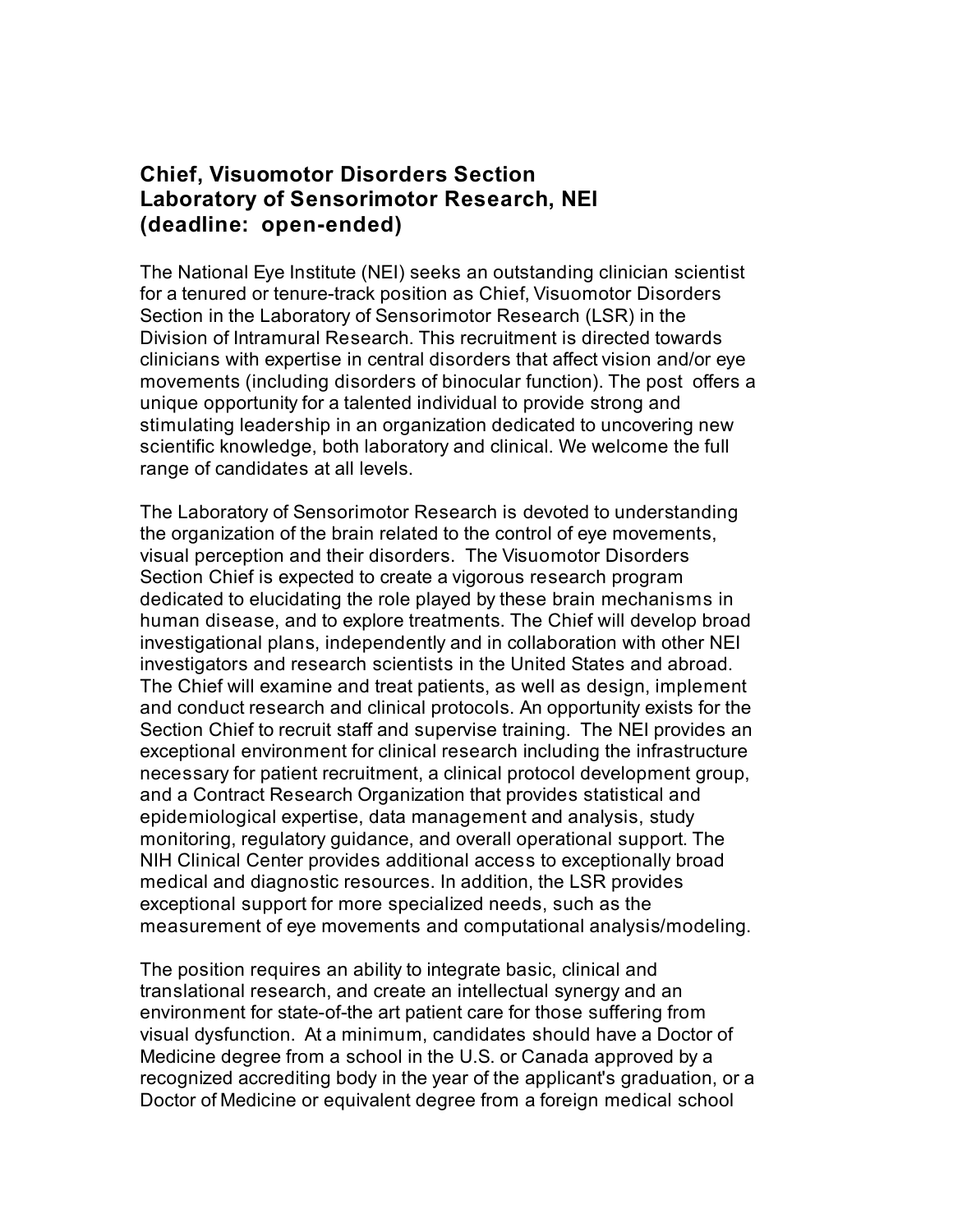which provided education and medical knowledge substantially equivalent to accredited schools in the United States. Candidates should be Board-certified, board eligible or equivalent, have direct clinical experience. Salary is commensurate with research experience and accomplishments. A full Federal package of benefits is available (including retirement, health, life and long term care insurance, Thrift Savings Plan etc). Applicants should submit curriculum vitae, bibliography, copies of their five most significant publications, a summary of research accomplishments and three reference letters. Applicants should also submit a written statement with their perspective on the needs and opportunities necessary to move from the basic understanding of brain mechanisms supporting vision and eye movements to clinical therapeutic interventions and improved patient care. This statement should indicate how the applicant's particular expertise and background could contribute to this transition. Applications should be sent to: Mica Gordon, Executive Assistant, Office of the Scientific Director, National Eye Institute, Building 31, Room 6A22, 31 Center Drive, Bethesda, MD 20892; Tel: 301-451-6763, Email: gordonmi@nei.nih.gov. NIH is dedicated to building a diverse community in its training and employment. NIH is a part of the U.S. Department of Health and Human Services.

###

An asterisk next to the closing date in the postings above indicates that applications will continue to be accepted and considered until the position is filled.

Below are such positions that still might be accepting applications, listed by the most recent.

**Department of Health and Human Services National Institutes of Health National Institute on Deafness and Other Communication Disorders Tenure-Track Investigator Position** The Division of Intramural Research, National Institute on Deafness and Other Communication Disorders (NIDCD), is seeking a tenure-track scientist to establish an independent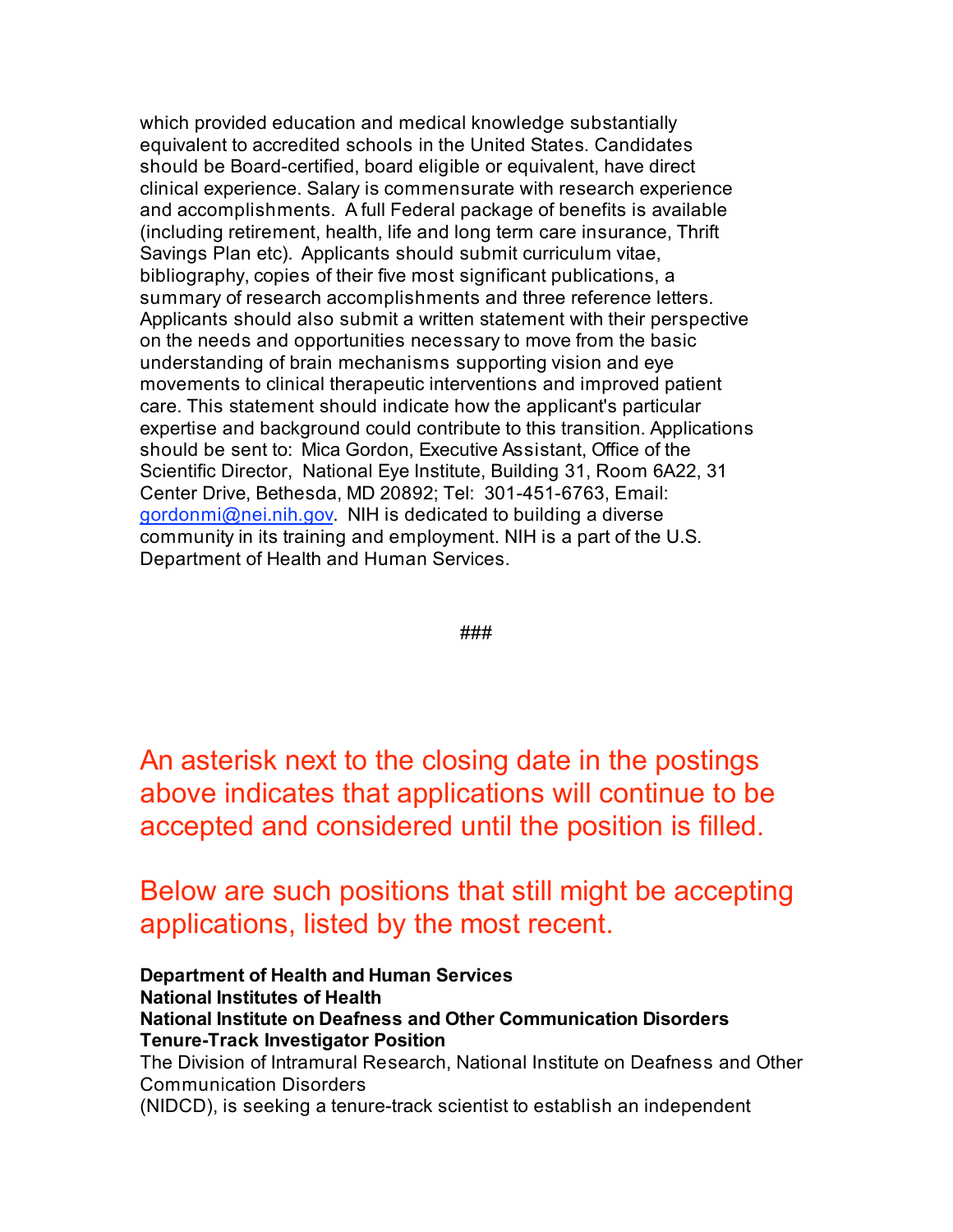research program applicable to

hearing and balance. We welcome applications from candidates with clinical, translational, or basic

scientific interests or programs. Preference will be given to candidates whose experimental approaches

complement those of our existing strong programs in the genetics, development and cell biology of

hearing and balance. The successful candidate will join a dynamic group of scientists in a growing

intramural program at the forefront of research on communication disorders. The NIDCD offers an exceptional working environment including well-equipped research laboratories, the

NIH Clinical Center, and numerous opportunities for collaboration. This position includes a generous

start-up allowance, an ongoing commitment of research space, laboratory resources, and positions for

personnel and trainees. Candidates must possess a Ph.D., M.D., or equivalent degree, post-doctoral

research experience, and an outstanding publication record. Salary is commensurate with education and

experience.

Please submit a curriculum vitae including bibliography, statement of research interests, an outline of

your proposed research, and full contact information for three references to: Ms. Linda De Iberri, Office of

the Scientific Director, NIDCD, 5 Research Court, Room 2B28, Rockville, MD 20850

(deiberril@nidcd.nih.gov). Applications will be reviewed starting January 2, 2010 and accepted until the

position is filled. DHHS and NIH are Equal Opportunity Employers and encourage applications from

women and minorities.

### **Staff Scientist / Animal Program Director National Institute on Aging**

The National Institute on Aging (NIA), a major research component of the National Institutes of Health (NIH) and Department of Health and Human Services (DHHS), is recruiting for a Staff Scientist-Facility Head who will serve as the Animal Program Director for the NIA Intramural Research Program (IRP). The Animal Program Director (APD) will work closely with the Chief of the Comparative Medicine Section, and will serve as the Attending Veterinarian for the NIA Animal Care and Use Committee. The APD will provide support for the animal research programs in the Institute, studying animal models of development and aging, and interventions to prevent or alleviate aging-related deficits. The supervisory and regulatory responsibilities of this position require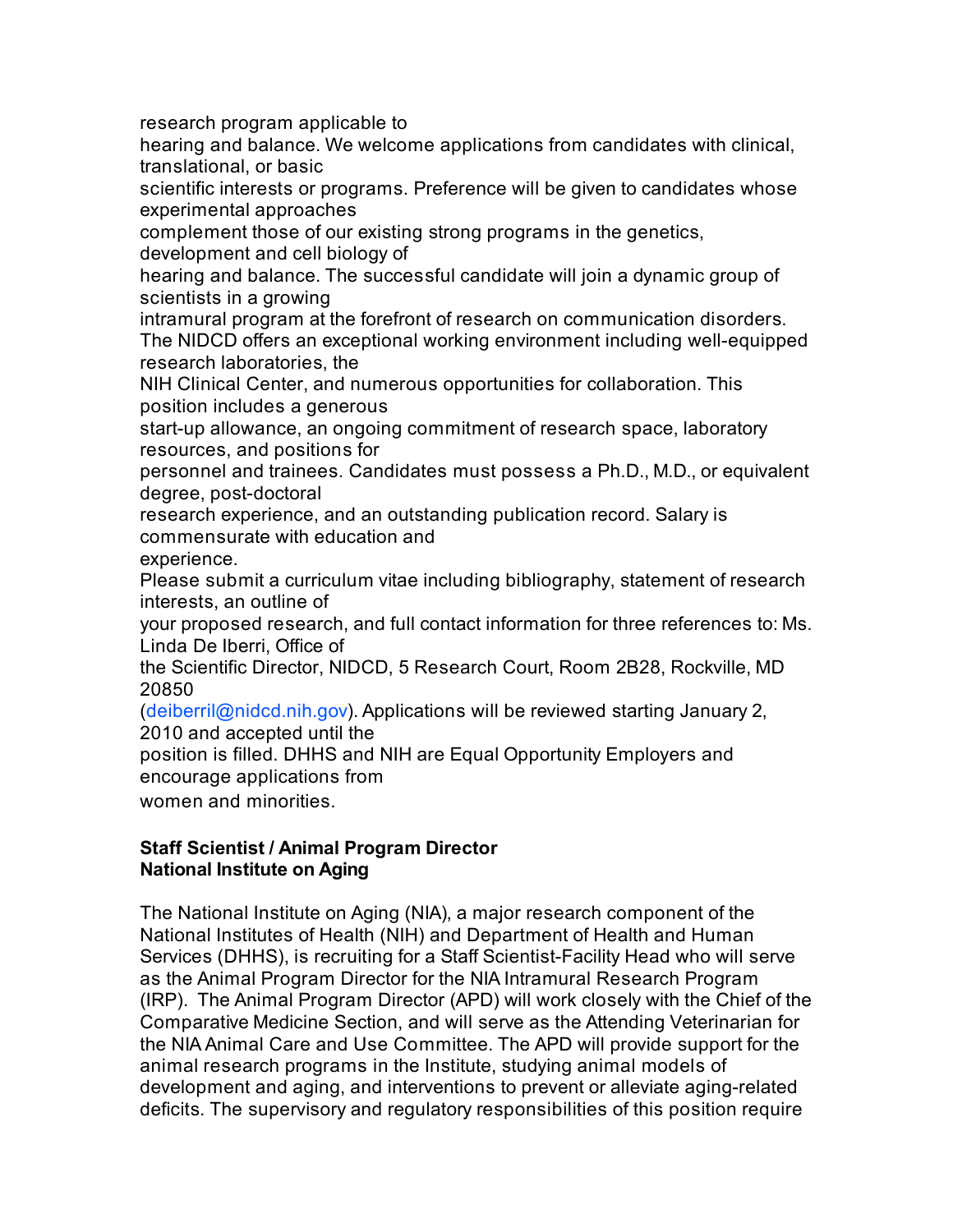the applicant to hold a veterinary degree (D.V.M., V.M.D., or equivalent degree) with certification or eligibility for board certification in laboratory animal medicine or veterinary pathology.

The APD will be responsible for the clinical and regulatory aspects of the animal program including continued accreditation by AAALAC. The APD will provide veterinary expertise (e.g., clinical, surgical, pathology) and training to investigators, animal care, and technical staff in the form of formal instruction and ongoing guidance. The incumbent will perform animal surgery and teach appropriate procedures to animal care and technical staff. Familiarity with rederivation and cryopreservation techniques as well as diagnostic testing is desired. The incumbent will take primary responsibility for the clinical aspects of the animal program and will oversee animal health surveillance and maintain both a barrier facility and a quarantine area. Applicants must have a proven record of management of an animal research program and demonstrated experience with the regulatory aspects of animal welfare. The expertise and experience should include, but not be limited to interaction and cooperation with scientific staff in a manner that promotes and facilitates their scientific programs.

Salary is commensurate with experience and accomplishments. The salary range for Staff Scientists is \$89,033 - \$173,826. A full Civil Service package of benefits (including retirement, health, life and long term care insurance, Thrift Savings Plan, etc.) is available. Additional information regarding the NIA, IRP and the RRB is available at the following websites: http://www.grc.nia.nih.gov and http://grc.nia.nih.gov/branches/rrb/rrb.htm . To apply: Please send a cover letter, curriculum vitae, bibliography, statement of research interests, and three letters of recommendation to: Peggy Grothe, Intramural Program Specialist; Office of the Scientific Director; National Institute on Aging, 251 Bayview Boulevard, Suite 100-Room 04C232, Baltimore, MD 21224-6825. Position will remain open until filled; however, application reviews will begin May 1, 2010. Please include the following vacancy number in all correspondence: Vacancy # NIA-IRP-10-02. If additional information is needed, please call 410-558-8012 or email: grothep@mail.nih.gov. DHHS and NIH are Equal Opportunity Employers.

###

#### **Tenure-Track or Tenured Clinical Investigator Dermatology Branch, NCI CCR**

The Dermatology Branch, Center for Cancer Research, National Cancer Institute is a national leader in investigative dermatology, cutaneous biology and cutaneous immunology. We are seeking an outstanding tenure-track or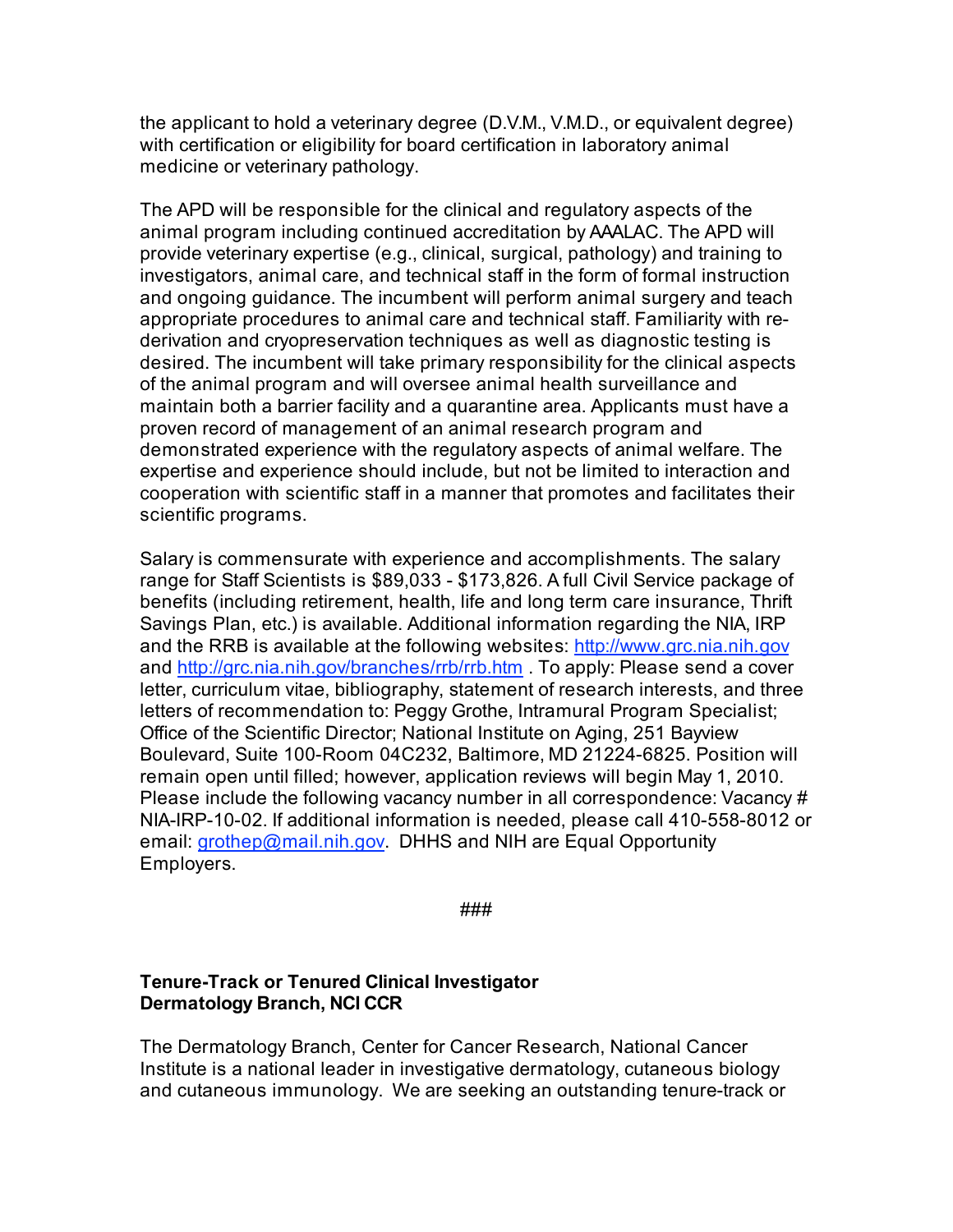tenure-eligible clinical investigator to carry out original, independent, and innovative clinic-based studies in a stimulating research environment. The Center for Cancer Research (CCR) is the largest intramural research component of the National Cancer Institute (NCI). CCR's enabling infrastructure facilitates clinical studies at the NIH Clinical Research Center, the world's largest dedicated clinical research complex; provides extensive opportunities for collaboration; and allows scientists and clinicians to undertake high-risk, high impact laboratory and clinical investigations. Investigators are supported by a wide array of intellectual and technological research resources, including dedicated, high-quality technology core areas such as flow cytometry, genomics/DNA sequencing, arrays/molecular profiling, and human genetics/bioinformatics as well as requisite clinical research infrastructure. For an overview of the CCR, please visit http://ccr.cancer.gov/.

Applicants must have an M.D. degree and be Board-certified in Dermatology. The successful candidate will have expertise and a record of achievement in an important area of contemporary clinical biomedical research that is relevant to skin diseases. The incumbent will direct an independent, clinical research program including clinical fellows, research nurses and other support personnel funded by the NCI Center for Cancer Research. Salary is competitive and commensurate with research experience and accomplishments, and a full Civil Service package of benefits (including retirement, health insurance, life insurance, and Thrift Savings Plan) is available. Candidates may be eligible for the NIH Loan Repayment Program. This position is not restricted to U.S. citizens, although the incumbent must be eligible to be credentialed to practice medicine in the NIH Clinical Research **Center** 

Applications will be reviewed starting April 1, 2010, and will be accepted until the position is filled. Interested individuals should submit a cover letter, curriculum vitae, and a brief statement of research interests and future plans (1-2 pages) electronically to Ms. Sallie Baird (sbaird@mail.nih.gov) or by mail to: Dr. Brigitte Widemann, Dermatology Branch; Center for Cancer Research, NCI ; c/o Ms. Sallie Baird, Executive Secretary; 9000 Rockville Pike; Building 10, Room 12N238 MSC 1908; Bethesda, MD 20892-1908. The Dermatology Branch is located on the campus of the National Institutes of Health in Bethesda, Maryland. DHHS, NIH and NCI are Equal Opportunity Employers. The NIH is dedicated to building a diverse community in its training and employment programs.

**Tenure-Track Investigator Statistical Genetics, NIMH**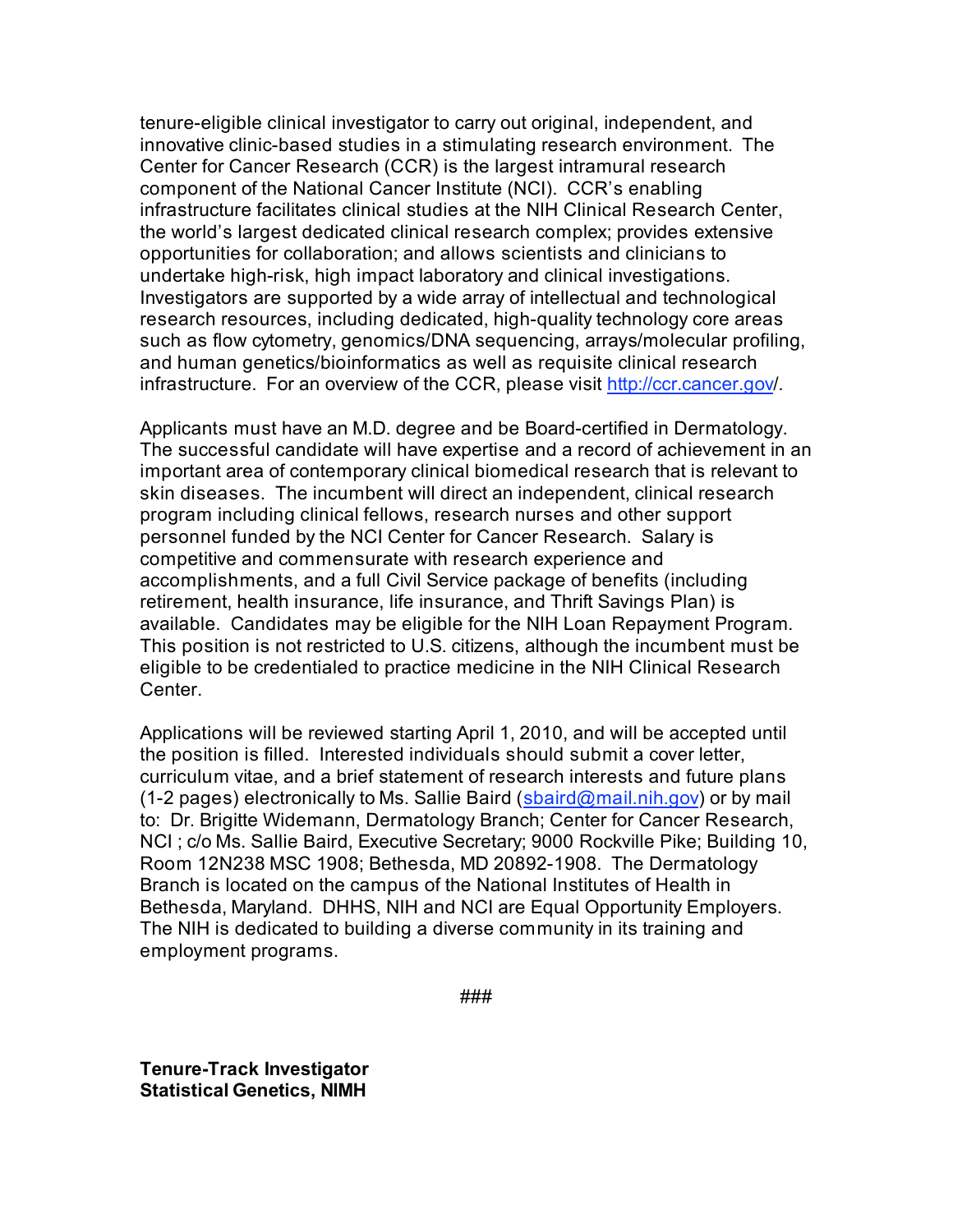The Division of Intramural Research Programs (DIRP), National Institute of Mental Health (NIMH), National Institutes of Health (NIH), seeks a highly accomplished Tenure Track Investigator to develop an independent research program in statistical genetics. (Applications from tenured investigators will be considered.) The candidate will have the opportunity for collaboration with scientists in diverse research areas in genetics (e.g., genetic epidemiology, biostatistics, statistical genetics, molecular genetics), as well as neuroscience and relevant clinical disciplines.

The position comes with a budget and staff. The strong scientific environment and outstanding resources at NIMH make this a unique opportunity for a highachieving scientist. The position also offers unparalleled opportunities for interdisciplinary collaborations with scientists throughout the NIH. The successful candidate will be expected to strengthen the current program by establishing a program in statistical genetics that applies and develops statistical methods to analyze the role of genes in the etiology of complex disorders, particularly neuropsychiatric disorders. Applicants should have a Ph.D. in statistics, population genetics, mathematics, genetic epidemiology, or related fields. The applicant should have experience and interest in statistical analysis of human genetic data, and in developing new methods or adapting traditional statistical methods to identify the role of genes in the etiology of complex disorders.

Salary is commensurate with experience and accomplishments, and a full Civil Service package of benefits (including retirement, health, life, and long-term care insurance, as well as a Thrift Savings Plan, etc.) is available. NIMH is a major research component of the National Institutes of Health and the Department of Health and Human Services, which have nationwide responsibility for improving the health and well-being of all Americans. Interested applicants should send curriculum vitae, bibliography, statement of research interests, accomplishments, and goals, together with 3 letters of reference to: Chair, Search Committee for Statistical Geneticist, NIMH, NIH, Bldg. 10, Rm. 4N-222, 9000 Rockville Pike, Bethesda, MD 20892; or e-mail to: steyerm@mail.nih.gov Review of applications will begin March 31, 2010, but applications will continue to be accepted and considered until the position is filled. NIH and DHHS are Equal Opportunity Employers.

###

**Scientific Director Division of Intramural Research, NHGRI**

The National Human Genome Research Institute (NHGRI), a major research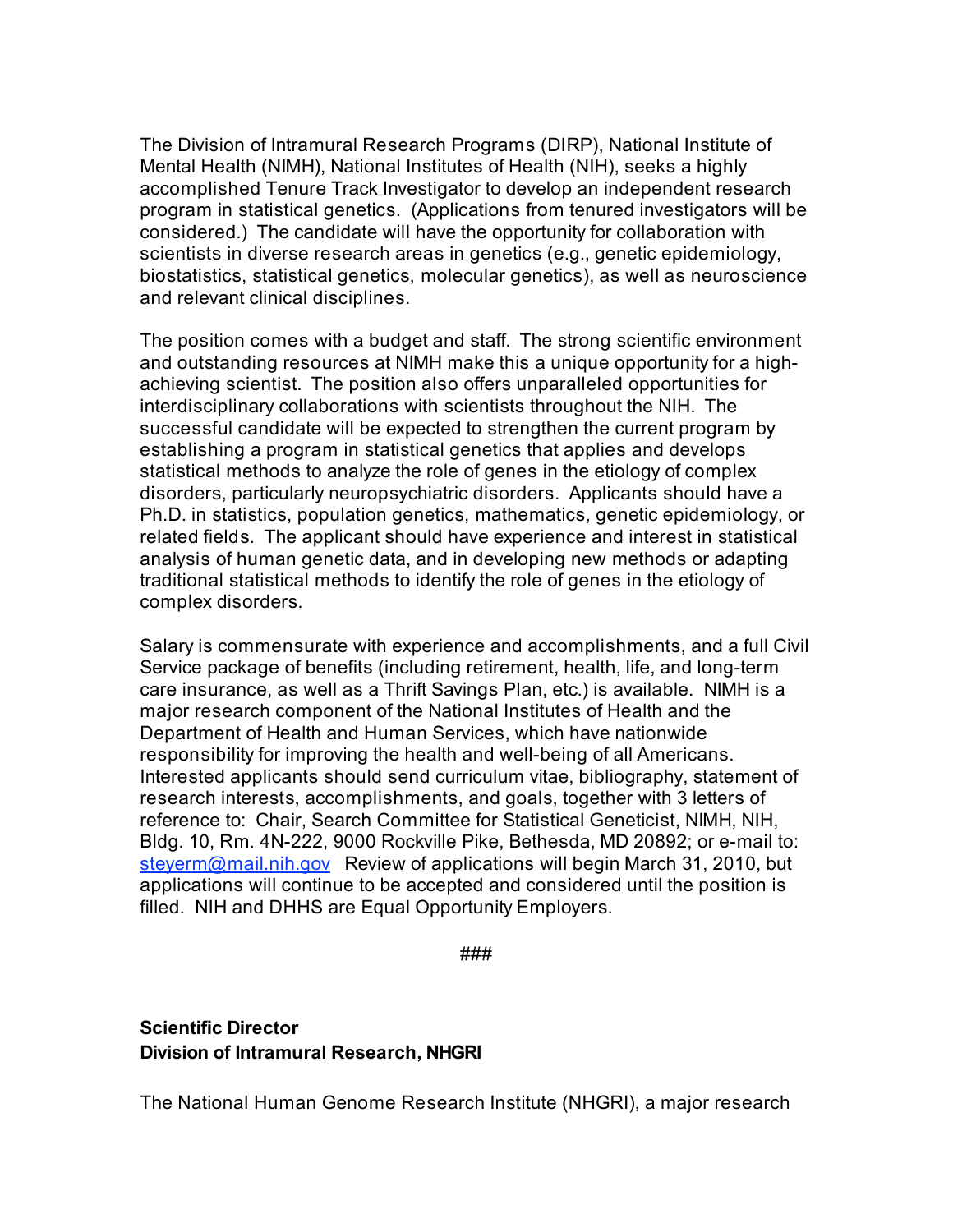component of the National Institutes of Health (NIH) and the Department of Health and Human Services (DHHS), seeks to identify an outstanding Scientific Director to lead its Division of Intramural Research), located in Bethesda, Maryland. The NHGRI Scientific Director leads a basic and clinical research program that has consistently been at the forefront of scientific innovation, developing a variety of research approaches that have accelerated the understanding of the molecular basis of human disease. The Scientific Director is responsible for an annual budget exceeding \$100 million and a staff of ~550. In addition to providing scientific and administrative leadership of this premier research enterprise, the Scientific Director is expected to be an internationally recognized and highly accomplished researcher in genetics and/or genomics.

This position offers a unique and exciting opportunity to develop and implement an overall vision for the NHGRI/DIR that is consistent with the mission and strategic objectives of the Institute. The Scientific Director is responsible for the recruitment and professional development of the NHGRI research faculty. S/he plays a key role in creating and maintaining a nurturing research environment that encourages creativity, collaboration among scientists from different disciplines, effective training of students and postdoctoral fellows, and efficient utilization of common resources. The ability to develop productive interactions among NHGRI investigators, other NIH Institutes, and the research community at large is critical, as is the ability to serve as a spokesperson for NHGRI/DIR research. Applicants must have an M.D. and/or Ph.D or equivalent degree in the biomedical sciences, as well as a broad knowledge of the field of human genetics and genomics and a compelling vision for the future of the field, including clinical applications. S/he must have proven experience in directing and managing a scientific research program, with well-honed administrative and interpersonal skills to meet the demands of both research and program direction. Salary is competitive and will be commensurate with the candidate's experience. A full Federal benefit package is available, including retirement, health and life insurance, long-term care insurance, annual and sick leave, and the Thrift Savings Plan (401K equivalent). Appropriate support for an ongoing independent research program will be provided.

Interested applicants should submit a cover letter that includes a brief description of research and administrative experience, a current curriculum vitae and bibliography, names and contact information of five references, and a brief written vision for leading the NHGRI/DIR. Questions about the position and applications themselves should be sent to Ms. Ellen Rolfes via email at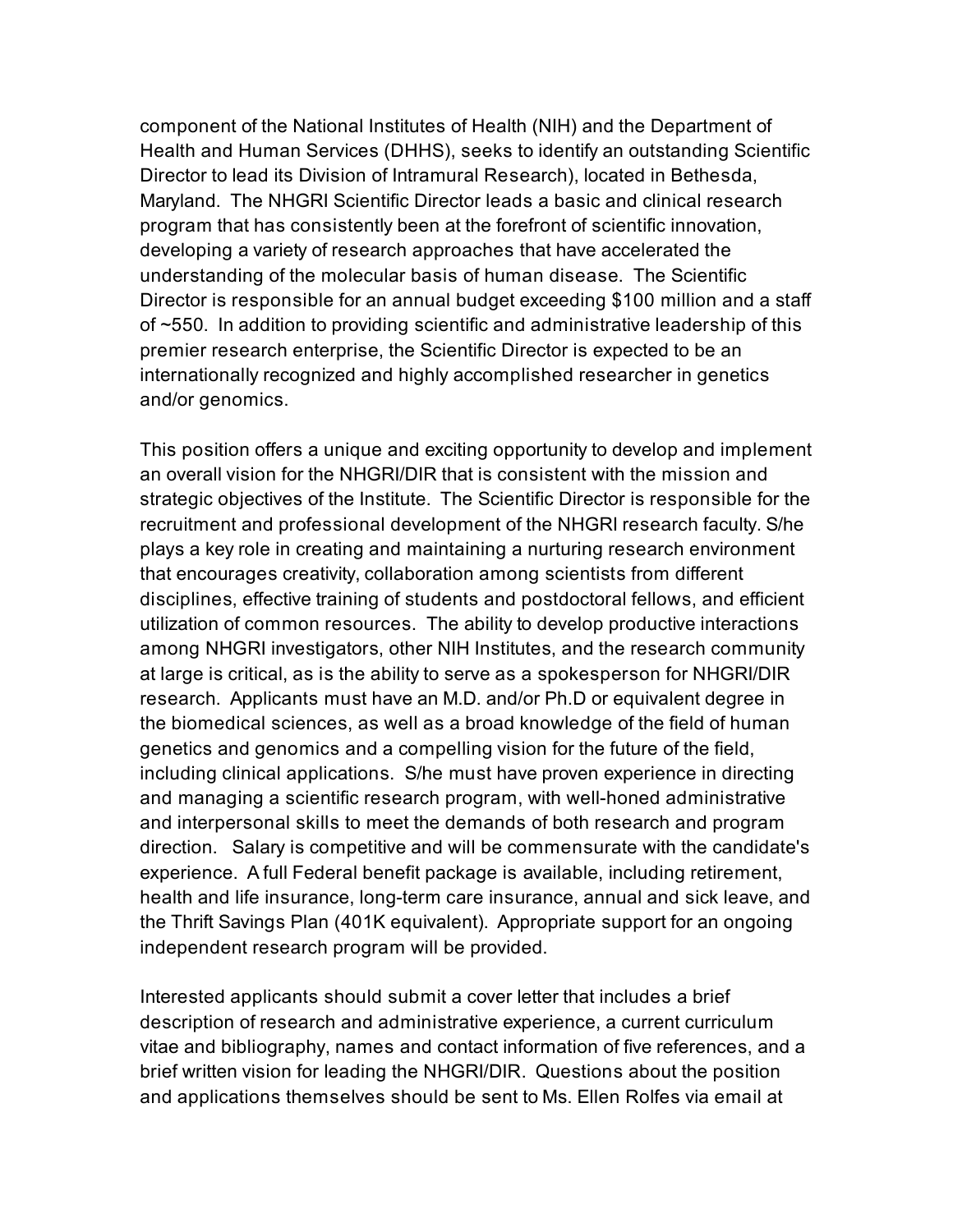ellenr@exchange.nih.gov. All information provided by the candidates will remain confidential and will not be released outside the NHGRI search process without a signed release from the candidate. Applications will be reviewed starting March 1st, 2010, and will be accepted until the position is filled. DHHS and NIH are Equal Opportunity Employers and encourage applications from women and minorities.

###

### **Tenure-Track or Tenured Investigators, Neurodevelopment Division of Intramural Research Programs, NIHM**

The Division of Intramural Research Programs (DIRP) of the National Institute of Mental Health (NIMH) invites applications for up to three independent tenuretrack or tenured investigator positions to form a new research program that is: 1) focused on basic or translational aspects of neurodevelopment in model organisms or humans, and 2) potentially relevant to the etiology of, susceptibility to, or resilience to mental illness. Since there are many such aspects of neurodevelopment, this will be a broad search. Examples of possible areas of emphasis can be found at

(http://intramural.nimh.nih.gov/careers/pd-ads/neurodev-emphasis.html). In addition, it is desired to establish a research program that capitalizes on the current resources and scientific strengths of the DIRP. These include a number of existing programs that could interface synergistically with fundamental research in developmental neuroscience. Thus, this search will favor research programs with potential interactions between applicants and current faculty. Additional information regarding existing intramural research programs can be found at http://intramural.nimh.nih.gov.

Applicants should 1) have a Ph.D. and/or M.D.; 2) show promise to be or are independent investigators with active basic or translational research interests in developmental neuroscience; 3) have a growing body of publications in this field; and, for investigators at the tenured level, 4) have national and/or international recognition; and 5) have demonstrated leadership experience developing and/or administering a research program.

Research resource packages available within the DIRP include a start-up package plus an annual budget of at least \$500K. Salary is commensurate with experience and accomplishments, and a full Civil Service package of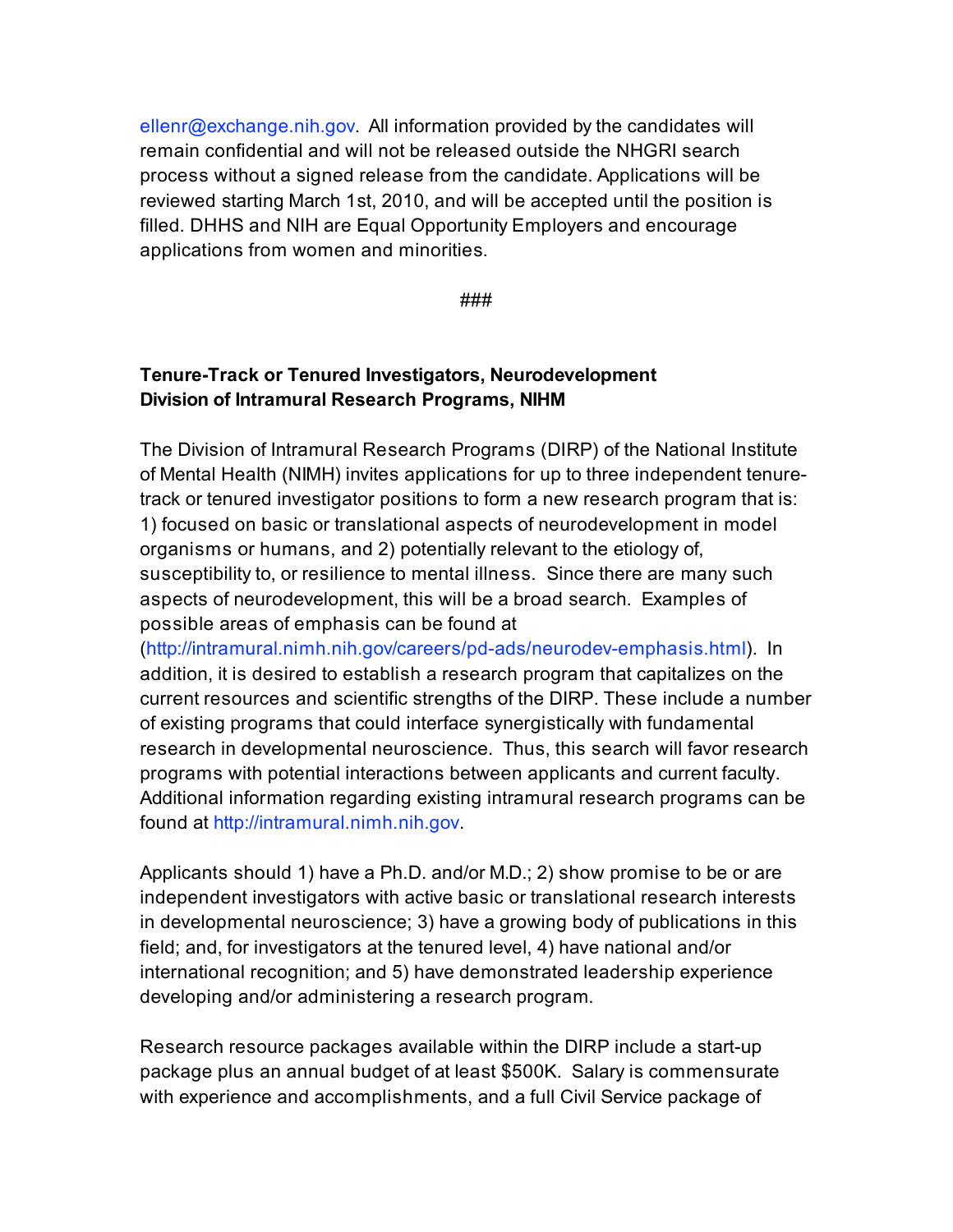benefits (including retirement, health, life, and long-term care insurance, as well as a Thrift Savings Plan, etc.) is available. The DIRP is located on the Bethesda, MD, campus, which offers outstanding resources and unparalleled opportunities for interdisciplinary collaborations with scientists throughout the National Institutes of Health (NIH). The NIMH is a major research component of the NIH and the Department of Health and Human Services (DHHS), which have nationwide responsibility for improving the health and well-being of all Americans. Interested applicants should send curriculum vitae, bibliography, statement of research interests (including perspectives on the relevance of their current and planned research to the etiology of mental illness and current DIRP research), accomplishments, and goals, together with three letters of reference to: Dr. Howard Nash, Chair, Search Committee for Neurodevelopment, NIMH, NIH, Bldg. 10, Rm. 4N-222, 9000 Rockville Pike, Bethesda, MD 20892-1381; or e-mail to steverm@mail.nih.gov. Review of applications will begin on or about December 18, 2009, but applications will continue to be accepted and considered until the positions are filled. Address questions to Dr. Stephen Foote at fstephen@mail.nih.gov. NIH and DHHS are Equal Opportunity Employers.

###

#### **Tenure-Track Investigator Laboratory of Cell and Developmental Signaling, NCI-Frederick**

The Laboratory of Cell and Developmental Signaling (LCDS), Center for Cancer Research (CCR), National Cancer Institute at Frederick (NCI), National Institutes of Health (NIH), Department of Health and Human Services (DHHS) is accepting applications for the position of a Tenure-Track Investigator to develop an independent research program focused on cancer-related signal transduction. Current LCDS laboratories employ a multi-disciplinary approach to investigate signal transduction mechanisms and pathways involved in cancer, development and human disease, with expertise in the areas of protein kinase signaling, lipid second messenger signaling, tumor suppressors, cell cycle regulation, and apoptosis. Refer to http://ccr.cancer.gov/labs/lab.asp?labid=773.

The successful recruit will be expected to establish a highly competitive research program focused on cancer-related biological processes, building on existing strengths of the LCDS. Areas of emphasis for recruitment include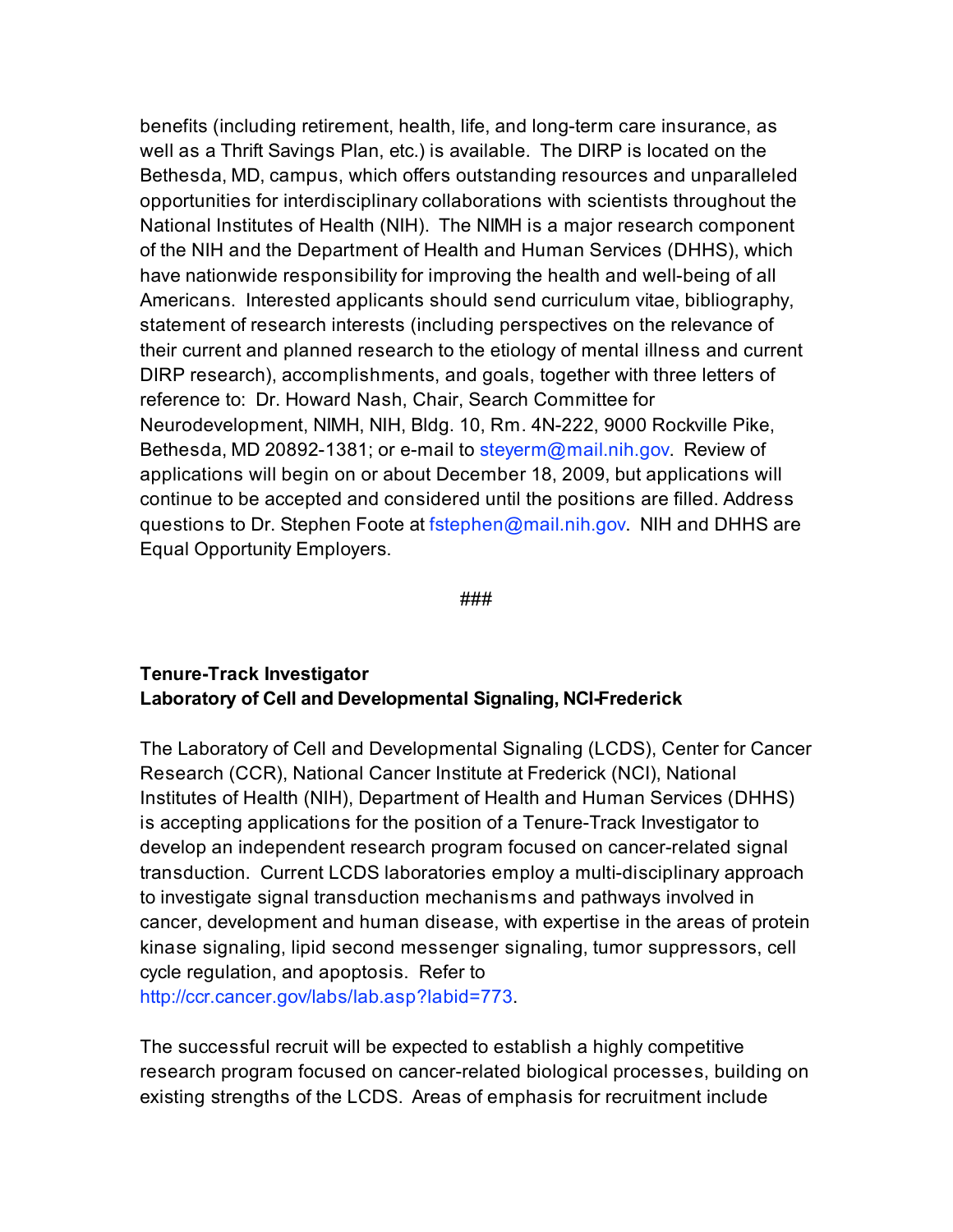regulation of cell growth, cell polarity, cell migration and cell-cell contact, metastatic processes and tumor invasion, cytoskeletal dynamics, and tumor suppressor pathways. Interested candidates must have a record of high quality publications and possess strong written and oral communication skills. Candidates must also demonstrate a significant conceptual understanding of signal transduction and/or cancer cell biology and be sufficiently experienced to function independently, both in the development of a research program and in the mentoring and supervision of research fellows.

The NCI-CCR campus in Frederick, Md., offers state-of-the-art core facilities including confocal microscopy, mass spectrometry, and mouse transgenic and knockout cores, as well as drug discovery, structural biology, and other advanced technologies. The new LCDS recruit will be provided with laboratory space, research equipment, staff support, and a yearly supply budget. Salary is competitive and commensurate with research experience and accomplishments and will include a full Civil Service benefits package. The new investigator may be eligible for the NIH Loan Repayment Program. This position is not restricted to U.S. citizens; however, all candidates must have a Ph.D. and/or M.D. degree.

Interested individuals should send a cover letter, curriculum vitae, a brief summary of research experience, accomplishments and research interests and goals, copies of three publications or reprints, and three letters of reference to: Ms. Emilie Lowery, Administrative Officer, NCI-Frederick, PO Box B, Building 578, Frederick, Maryland 21702-1201, Tel. 301-846-1834, FAX 301- 846-6053, E-Mail: lowerye@mail.nih.gov. Review of applications is expected to begin on December 15, 2009, but applications will be accepted until the position is filled. This position is subject to a background investigation. The NIH is dedicated to building a diverse community in its training and employment programs. DHHS, NIH, and NCI are Equal Opportunity Employers.

###

### **Tenured or Tenure-Track Social and Behavioral Research Branch, NHGRI**

The Social and Behavioral Research Branch (SBRB) of the National Human Genome Research Institute (NHGRI) is seeking to recruit one or two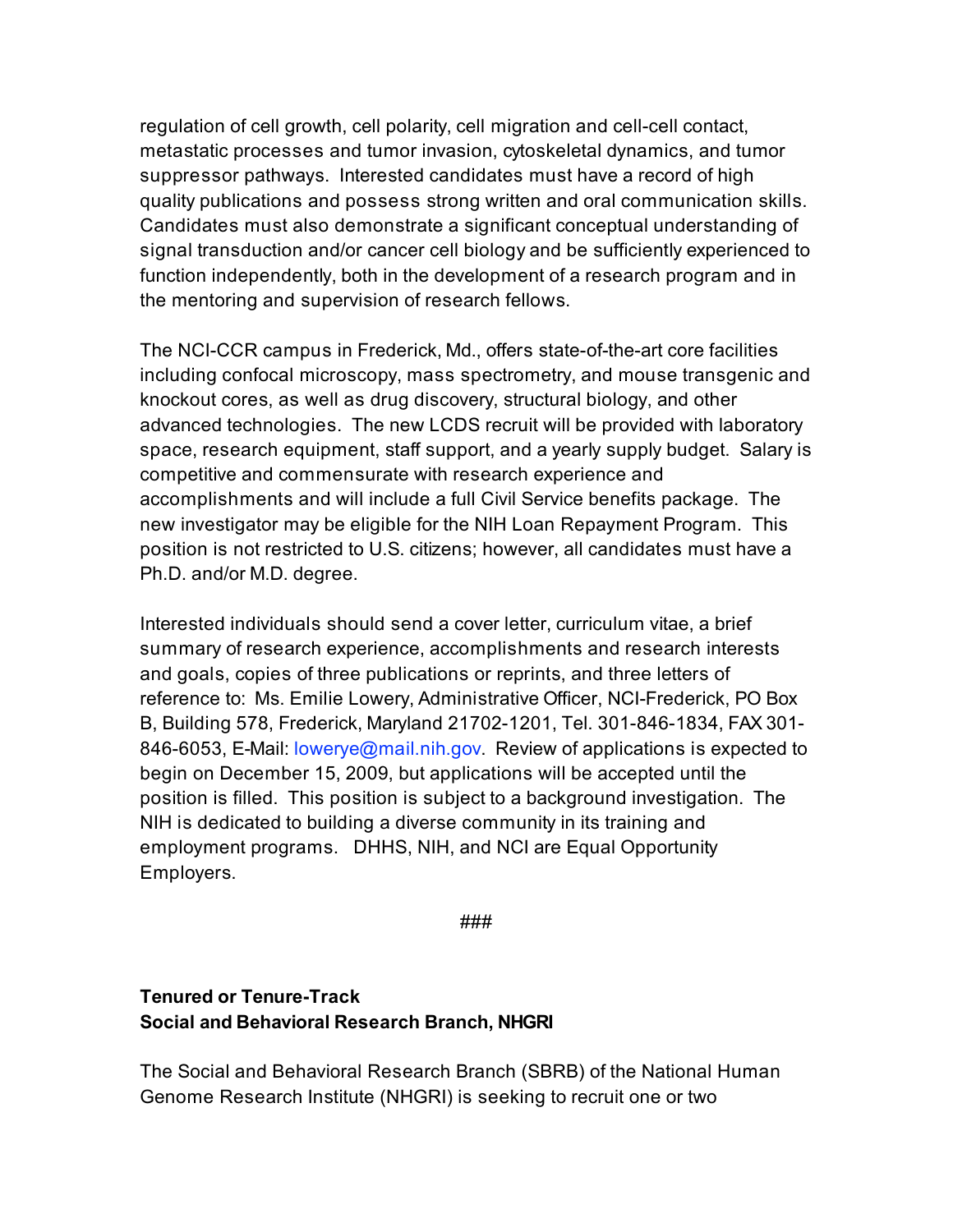outstanding tenure-track or tenured investigators to pursue innovative, independent research in support of SBRB's goal to become one of the nation's premier research programs at the intersection of social and behavioral science and genomics. Current SBRB investigators utilize innovative approaches to address critical questions related to the interplay between social and behavioral factors and genetics. Their research programs focus on using virtual reality technology to communicate genetic risk information, understanding the nature of genetics-related communications within social networks, assessing the implications of direct-to-consumer approaches to genetic testing, developing methods to incorporate genetics into health behavior change interventions, understanding health disparities as it applies to recruitment into genetic research studies and genetic test uptake, incorporating genetics into clinical practice, and improving clinical genetic counseling approaches. General areas of interest for this recruitment include, but are not limited to:

- Clinical decision-making
- Patient-provider communications
- Using communications to improve health (e.g., eHealth)
- Health literacy
- Social marketing
- Health disparities

The successful candidates will be able to take advantage of interactions with a highly collegial group of scientists within the Branch, NHGRI's Division of Intramural Research, and the NIH as a whole. In addition, they will have access to NHGRI's outstanding core facilities. Rank will be commensurate with qualifications. The positions include an ongoing commitment of research support and space, as well as positions for support of personnel and trainees. Candidates must have a Ph.D., M.D., Dr. P.H., or equivalent degree, as well as comprehensive, advanced training and accomplishment in one of the targeted areas. Interested applicants should send a curriculum vitae, a three-page statement of research interests, and names of three professional references to Ms. Brandye Kersey-Gray at kerseybr@mail.nih.gov. Applications will be reviewed beginning December 15, 2009 and will be accepted until the position is filled. For more information on SBRB and NHGRI's Intramural Program, please see http://www.genome.gov/DIR. Specific questions regarding the recruitment may be directed to Dr. Kevin Conway, the Search Chair, at kconway@nida.nih.gov. Questions also may be directed to Dr. Colleen McBride, the SBRB Branch Chief, at cmcbride@mail.nih.gov. DHHS and NIH are Equal Opportunity Employers and encourage applications from women and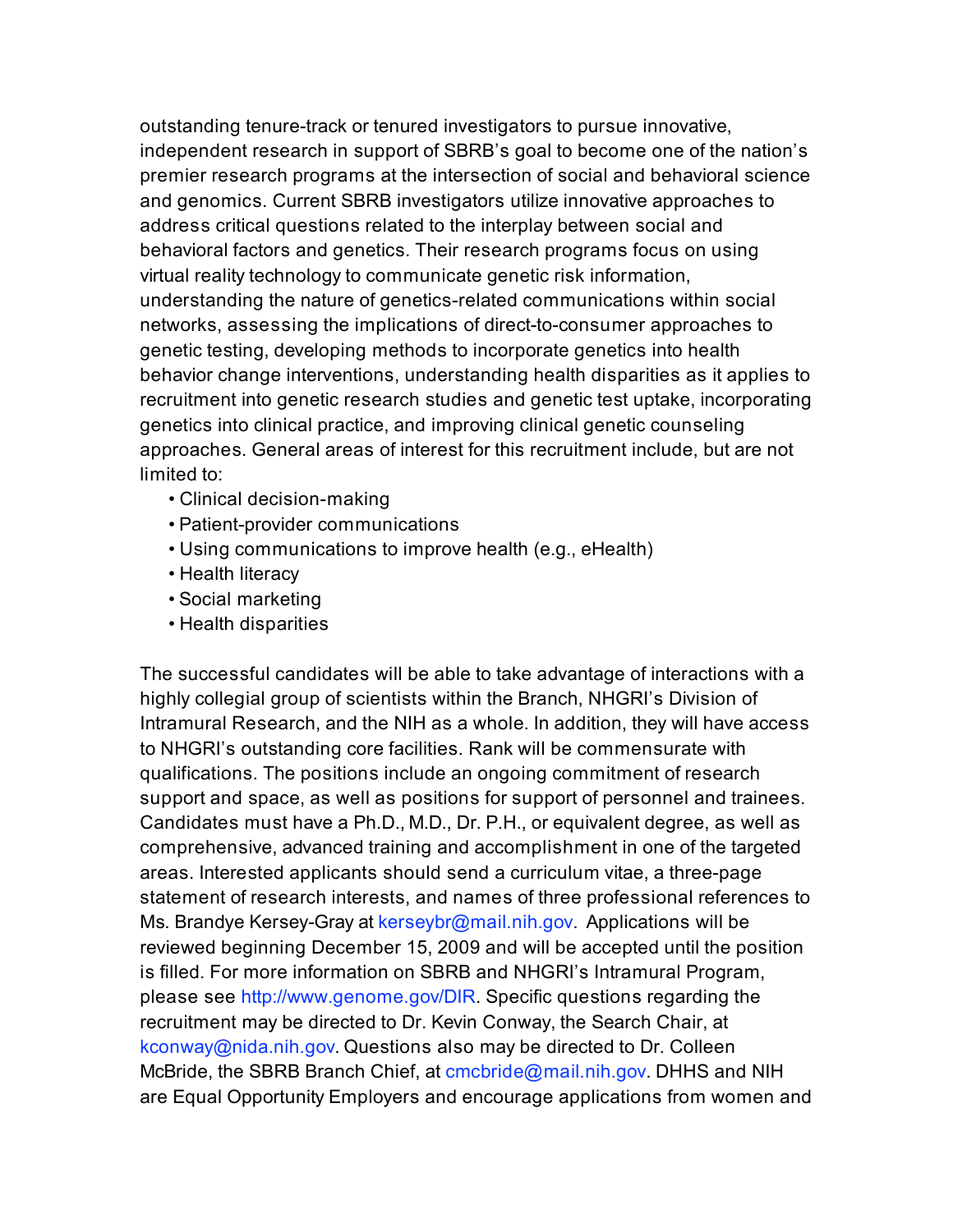minorities.

###

### **Tenure-Track PI Medical Oncology Branch, NCI CCR**

The Center for Cancer Research (CCR) of the National Cancer Institute is seeking a clinical investigator with expertise in early drug development for tenure-track or tenured translational investigator positions. The successful candidate(s) will develop and execute phase 0, 1 and early phase 2 clinical trials, translational research studies, care for patients enrolled in oncology protocols and train clinical research fellows. This is an exciting opportunity to build an internationally recognized program in developmental therapeutics research under the direction of the Chief, Medical Oncology Branch (MOB), Dr. Giuseppe Giaccone. This content area is a cornerstone of the CCR's medical oncology program. The candidate(s) selected will join a team of medical oncology researchers to conduct independent research in an environment that is highly collaborative and supportive of early drug development and translational research. The CCR's robust clinical infrastructure and wide range of core technologies and research resources, including clinical and research support staff, will be available to support the efforts of the successful candidate(s). Clinicians who are currently tenure-track or tenured principal investigators are encouraged to apply. Junior faculty with documented commitment to drug development will also be considered. Compensation will be commensurate with experience and a complete benefits package is available. For further information about the MOB, NIH, or NCI programs, faculty and training please visit our respective Web sites:

http://ccr.cancer.gov/labs/lab.asp?labid=753, http://ccr.nci.nih.gov, http://www.nih.gov

Position Requirements: Applicants must be board certified or board eligible in medical oncology. All applicants should submit a letter with a statement of research interests and current curriculum vitae with complete bibliography. Review of applications will commence 1 December 2009 with the position remaining open until filled. Applications may be submitted by e-mail to colea@mail.nih.gov or mailed to: William Dahut, M.D., Chairperson; Medical Oncology Branch Search Committee; C/o Allyson Cole, Executive Secretary; Clinical Research ARC, OM, NCI; 10 Center Drive, Building 10, Room 12N-210,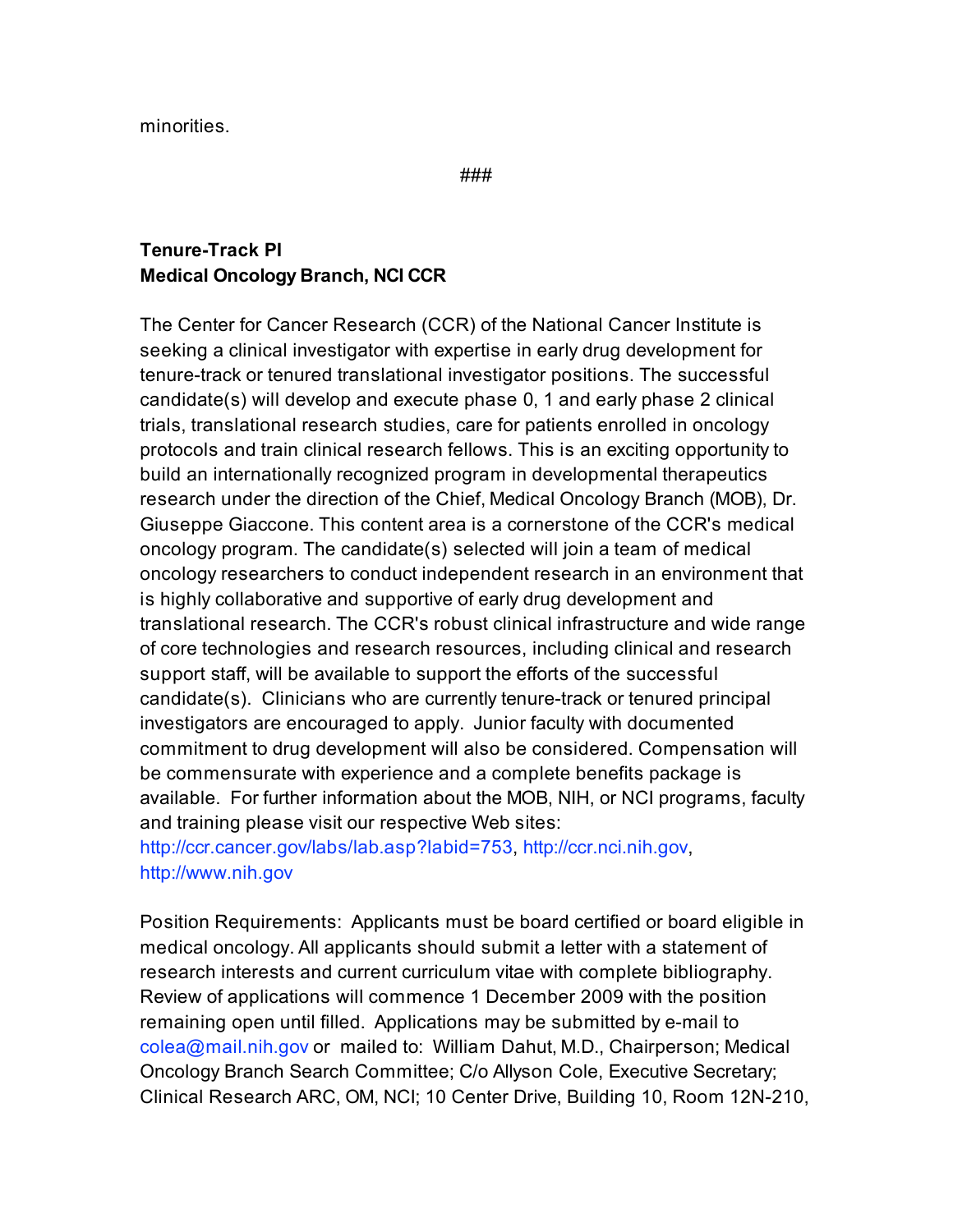MSC 1904; Bethesda, MD 20892-1904. DHHS, NIH, and NCI are Equal Opportunity Employers and minorities.

###

#### **Tenure-Track Investigator Intramural Research Program, NINDS**

The Division of Intramural Research of the National Institute of Neurological Disorders and Stroke, NIH is searching for outstanding clinician-investigators for tenure-track positions in the area of clinical/translational studies of neurological disorders or stroke. The Division of Intramural Research boasts active clinical research programs in Stroke/Traumatic Brain Injury, Movement Disorders, Neuroimmunolgy, Neurogenetics, Cortical Plasticity relevant to neurological disorders and stroke, Surgical Neurology and Neuroimaging. These programs operate in one of the largest and most active clinical research environments in the world, making use of the Clinical Research Center at NIH. They also interact with a large and active basic neuroscience community which has outstanding programs in ion channel biophysics, synaptic physiology, neural circuit function, cell biology, and developmental biology. The successful individual will be expected to develop and direct an independent research program focused on clinical or translational problems that relate to the major areas of interest in the intramural program. The successful candidate will also be expected to develop strong interactions with one of the active clinical/translational programs.

The individual should have a demonstrated background and knowledge in research focused on diseases of the nervous system. Experience in application of clinical trial methodology to the study of disease mechanisms and testing new therapies is highly desirable. The candidate will have earned a M.D. or M.D./Ph.D. degree and will have excellent scientific skills in structuring an original and productive research program using outstanding communication and collaborative abilities. Preference will be given to individuals who have a medical license in the United States, who have completed training in an accredited training program in neurology, and are either board eligible or board certified. Outstanding candidates may also be considered for a tenured position if there is a demonstrated international reputation and well-documented evidence of ongoing independent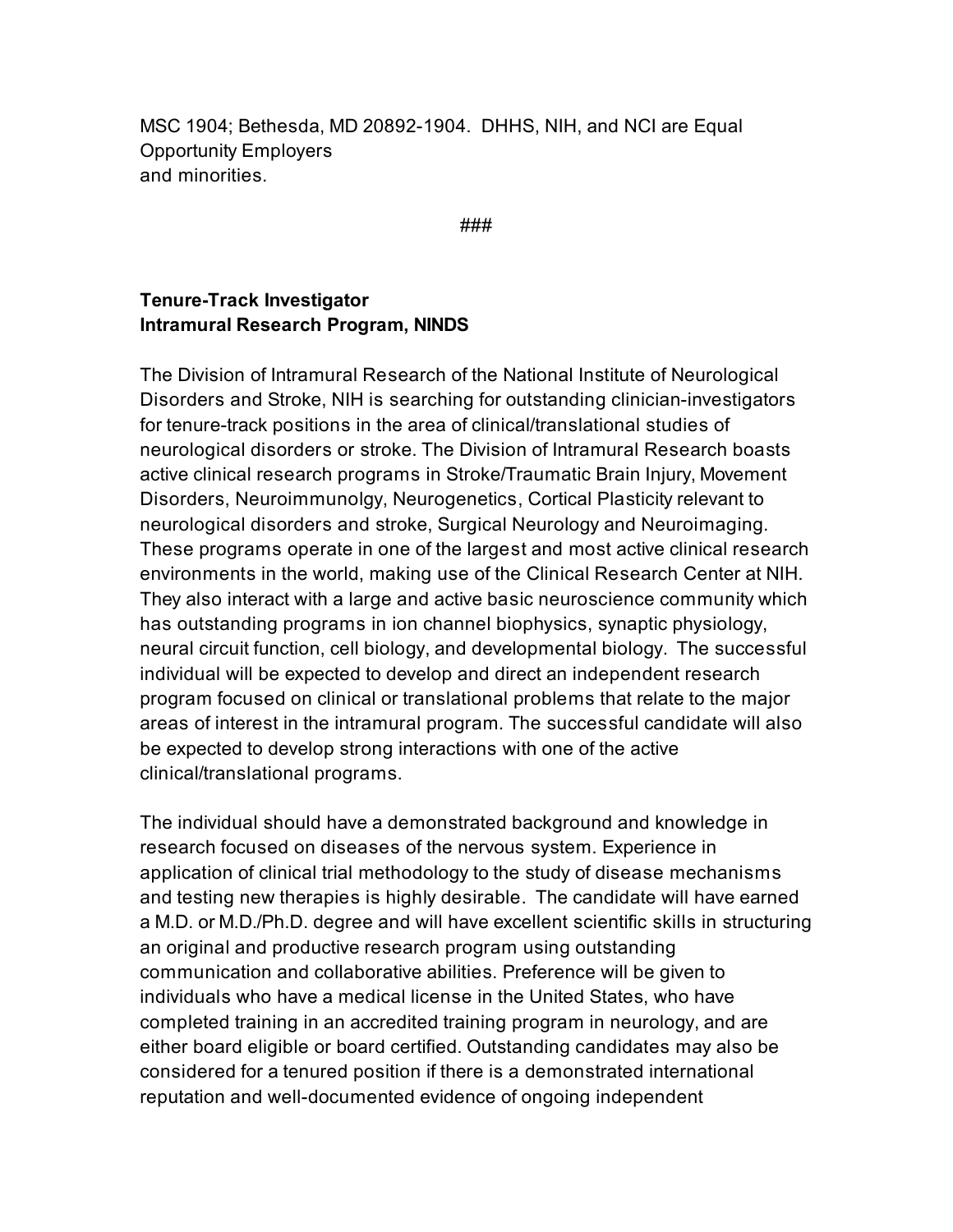accomplishments. An individual selected for a tenure-track position is expected to build a dynamic and productive research group. Laboratory/clinical facilities, shared research facilities, research funds and salary are competitive with premier academic institutions. Applicants should send curriculum vitae, bibliography, statement of research interests, and have three letters of reference sent to: Kenneth Fischbeck, National Institute of Neurological Disorders and Stroke, c/o Nhuyen Quach, Office of the Scientific Director, Division of Intramural Research, Building 35 Room GA908, NIH, Bethesda, MD 20892 or nindsclinicalsearch@ninds.nih.gov. Review of applications is expected to begin on November 30, 2009, but applications will be accepted until the position is filled. HHS and NIH are Equal Opportunity Employers.

###

#### **Tenure-Track Investigator Genetic Disease Research Branch, NHGRI**

The Genetic Disease Research Branch (GDRB) of the National Human Genome Research Institute (NHGRI) provides unparalleled opportunities for investigators to develop world-class research programs in genetics and genomics. The Branch is pleased to announce that it is seeking to recruit a new tenure-track investigator to pursue innovative, independent research as part of this group of highly interactive and supportive investigators. The successful candidate should have an interest in developing a research program that integrates clinical research with genetic or genomic approaches to understand the mechanisms of developmental processes or human disease. We welcome applications from clinicians with a wide range of backgrounds and disciplines.

Current GDRB faculty members use a variety of approaches to study the regulation and function of genes involved in development and homeostasis in humans and model organisms, with the goal of providing insight into human diseases. We welcome applicants with human disease-oriented research interests and approaches that complement those of our current Branch faculty. The successful candidate will take advantage of interactions with a highly collegial group of scientists within NHGRI and on the NIH campus as a whole. In addition, they will have access to NHGRI's outstanding core laboratories and the unparalleled resources of the NIH Clinical Center. This position includes a generous start-up allowance, an ongoing commitment of research space,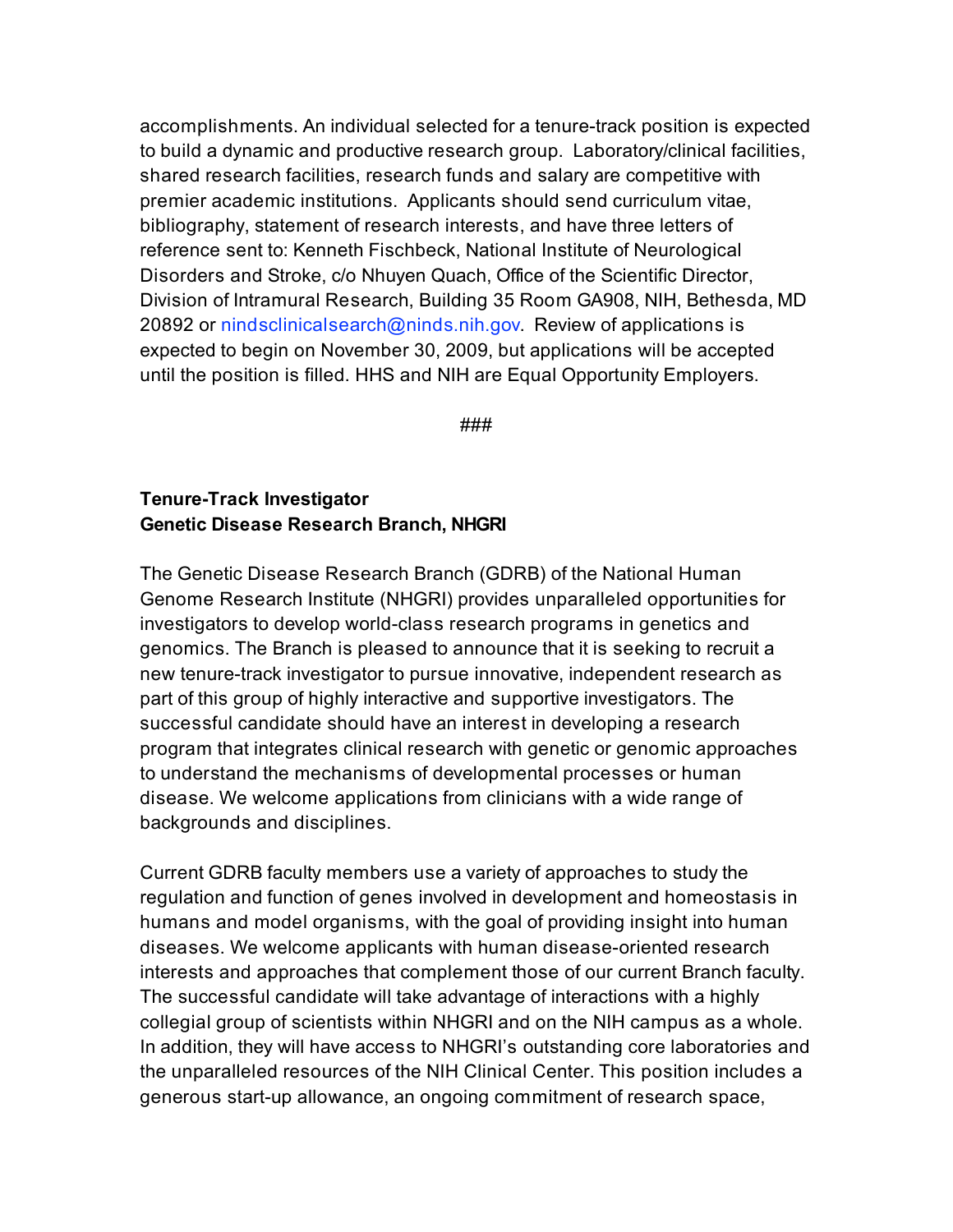laboratory resources, and positions for personnel and trainees. Candidates should have an M.D., an M.D.-Ph.D., or equivalent degree, as well as advanced training and a record of accomplishments. Candidates with Ph.D.s who have experience organizing or supervising integrated basic and clinical research projects are also eligible. Such candidates should contact the Search Committee Chair or Branch Chief prior to submitting a formal application. Interested applicants should submit their curriculum vitae, a three-page description of proposed research, and three letters of recommendation through our online application system, at http://research.nhgri.nih.gov/apply.

Applications will be reviewed starting Monday, November 23, 2009 and will be accepted until the position is filled. For more information on GDRB and NHGRI's Intramural Program, please see http://genome.gov/DIR. Specific questions regarding the recruitment may be directed to Dr. William Pavan, the Search Chair, at bpavan@nhgri.nih.gov. Questions may also be directed to Dr. Leslie Biesecker, the GDRB Branch Chief, at leslieb@nhgri.nih.gov. DHHS and NIH are Equal Opportunity Employers and encourage applications from women and minorities.

###

### **Scientific Director Intramural Research Program, NIDA**

The National Institute on Drug Abuse (NIDA), a major research component of the National Institutes of Health (NIH) and the Department of Health and Human Services (DHHS), is seeking exceptional candidates for the position of Scientific Director, Intramural Research Program (IRP). The Scientific Director, IRP will lead and manage a vibrant basic, behavioral and clinical research program with a budget of approximately \$78 million and a staff of over 480, including 28 independent principal investigators and approximately 78 pre/post doctoral and visiting fellows (http://www.drugabuse.gov/DIR/).

Assisted by a Board of Scientific Counselors, an external advisory group that undertakes rigorous reviews of the NIDA intramural research program scientists and their research programs, the Scientific Director is responsible for developing and implementing an overall vision for the IRP that is consistent with the mission and strategic objectives of the NIDA. This effort includes the recruitment of new faculty, managing the NIDA IRP's scientific resources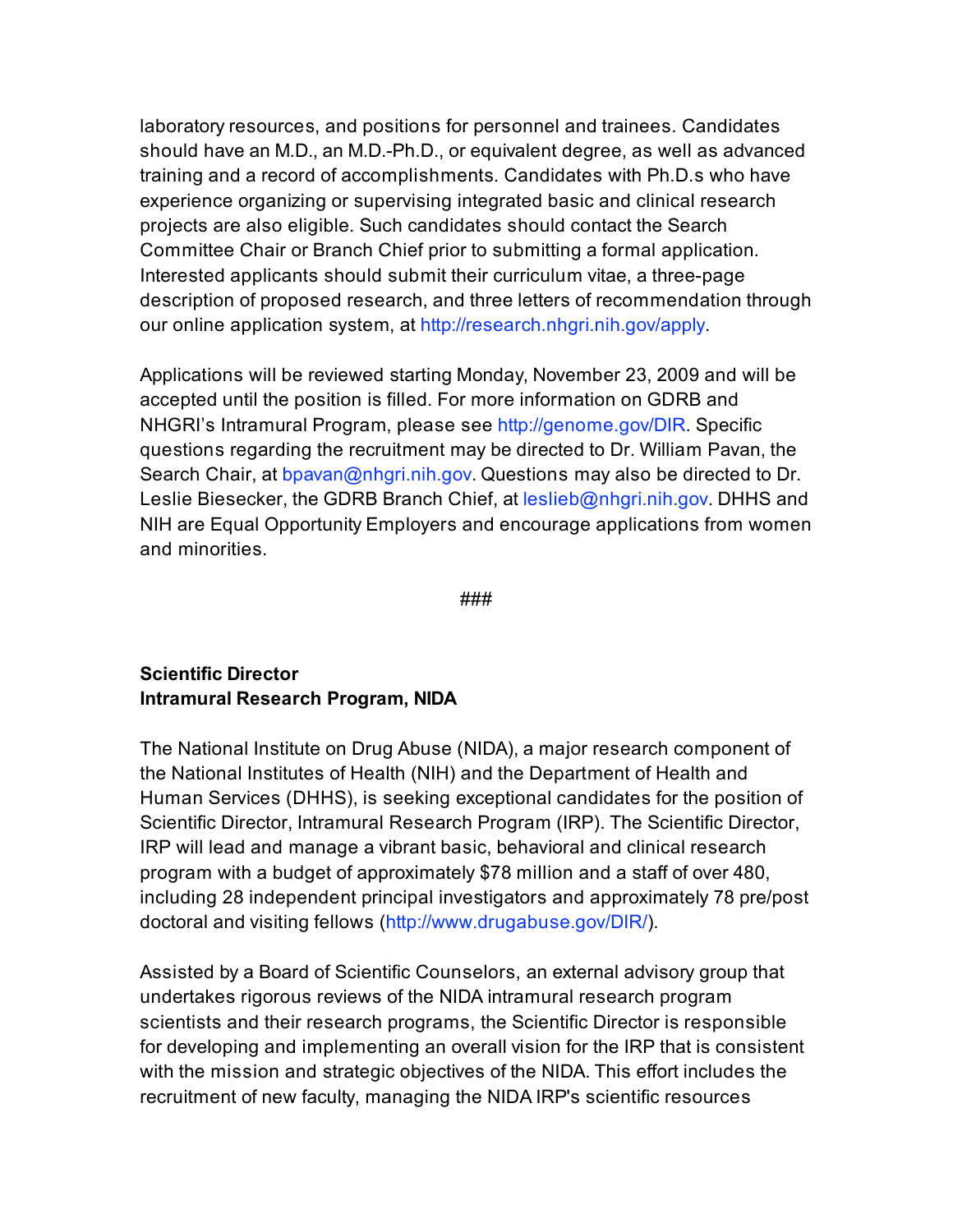(including a vivarium, an off-site clinical residential facility, and an 80-slot treatment research program) as well as building trans-NIH scientific collaborations and participating in trans-NIH research initiatives. Applicants should be able to facilitate translation of basic neuroscience of addiction into clinically useful treatments, and should be able to facilitate initiatives that bring together intra- and extramural investigators and infrastructure both within and outside of NIH. Applicants must have an M.D. and/or Ph.D. degree in the biomedical sciences, with broad senior-level experience in both research and in direct administration of a research program. Applicants should be known and respected within their profession, both nationally and internationally, as distinguished individuals of outstanding scientific competence. Support and resources are also available to allow the Scientific Director to lead his/her own research program.

Application Process: Salary is commensurate with experience and a full package of Civil Service benefits is available including retirement, health and life insurance, long term care insurance, leave and savings plan (401 K equivalent). Interested candidates should send a letter of interest, including a brief description of research and administrative experience, CV, bibliography, and a list of up to five individuals who can serve as references to: Stephanie Jones, Office of Human Resources, National Institutes of Health: NIDASDSearch@nida.nih.gov; Phone# 919-541-7913. For further information about the position, please contact the search committee chair: Eric Green, M.D., Ph.D. by email: egreen@nhgri.nih.gov or telephone 301.402.2023. Applications will be reviewed starting October 1, 2009, and will be accepted until the position is filled. All information provided by applicants will remain confidential and will not be released outside the NIDA search process without a signed release from candidates. The NIH encourages the application and nomination of qualified women, minorities and individuals with disabilities. HHS and NIH are Equal Opportunity Employers.

###

### **Tenured or Tenure-Track Clinical Genetics Branch, DCEG NCI**

The Clinical Genetics Branch (CGB) of NCI's Division of Cancer Epidemiology and Genetics (DCEG), is seeking two enthusiastic, innovative scientific investigators with at least 3 years' post-doctoral expertise and experience in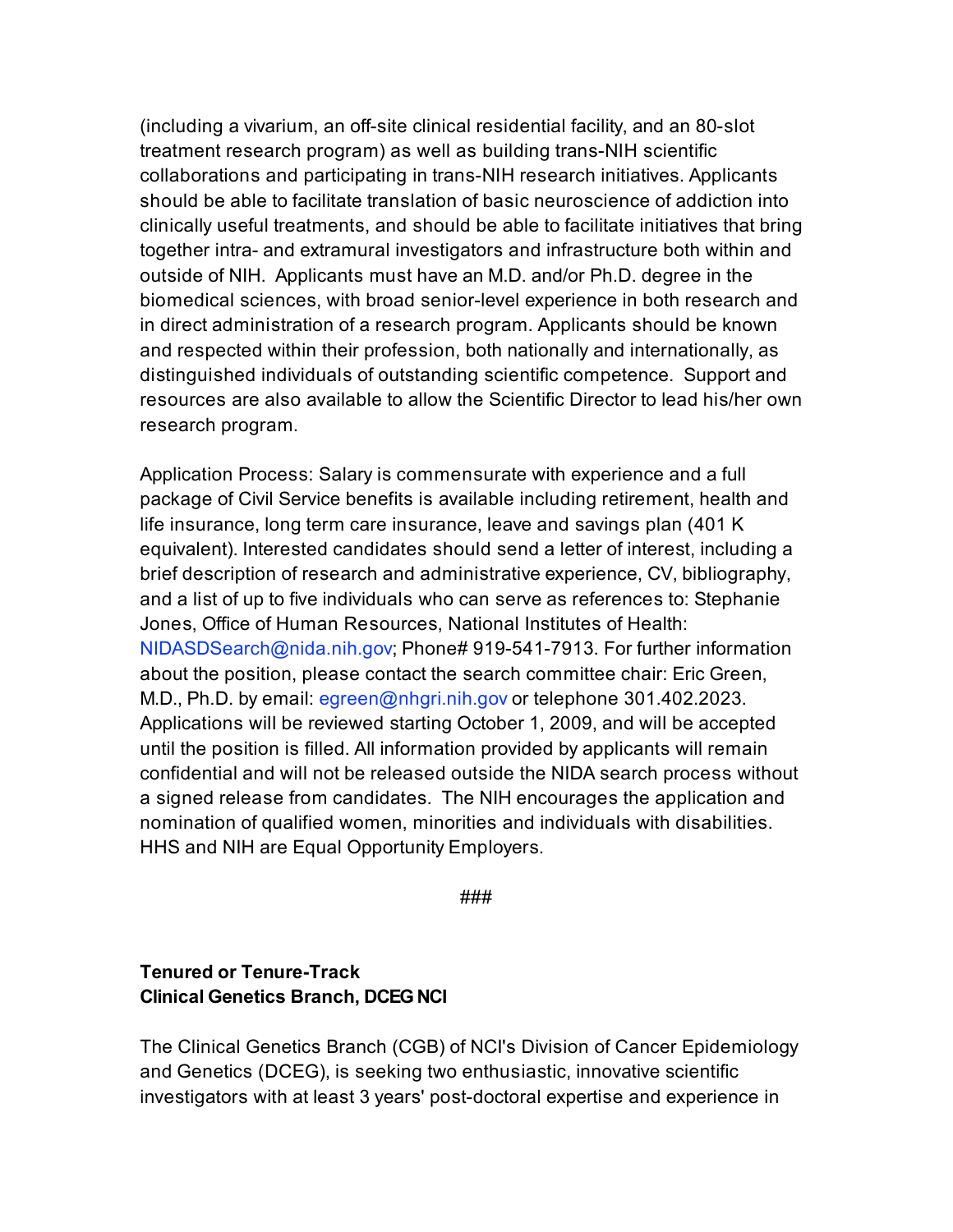human cancer genetics. Doctoral degree is mandatory; if clinically-trained, experience or training in oncology or genetics, is required. PhD-prepared candidates should be trained in epidemiology, statistics, genetics or behavioral science (clinical psychology preferred, but not required). This is NOT a laboratory-based position. Prior laboratory experience and a desire to collaborate with laboratory investigators is highly-desirable, although not mandatory. No laboratory resources are allocated to either of these positions.

Programmatic opportunities are broad; scientists with expertise in clinical research, oncology, genetics, hereditary cancer syndromes, pharmacogenetics, cancer prevention, epidemiology and/or behavioral/psychosocial research are encouraged to apply. The Branch's mission is to develop evidence-based strategies to improve the quality of life and survival of persons at increased genetic risk of cancer. The Human Genetics Program currently includes 8 Tenured, 5 Tenure-Track, and 8 Staff Clinician investigators, plus numerous post-doctoral scientists and fellows. Salary & benefit packages are commensurate with experience. Candidates may qualify for a Loan Repayment Program. Appropriate space and resources will be provided. This position is not restricted to US citizens. Please send a cover letter, curriculum vitae, brief summary of research interests, experience and future plans, copies of three publications and three letters of reference to: Ms. Judy Schwadron, DCEG, NCI, 6120 Executive Boulevard, Room EPS 8073, Bethesda, MD 20852.

The closing date of the advertisement is October 15, 2009; however, the search will continue until qualified applicants are found. A completed application is required in order to be considered for this position. The position is subject to a background investigation. The Department of Health and Human Services and the National Institutes of Health are Equal Opportunity Employers. Please visit our Website at: http://dceg.cancer.gov/cgb.

###

### **Tenured or Tenure-Track Psychosocial/Behavioral Clinical Genetics Branch, DCEG NCI**

The Clinical Genetics Branch (CGB) of NCI's Division of Cancer Epidemiology and Genetics (DCEG), is seeking an enthusiastic, innovative scientific investigator with at least three years' post-doctoral expertise and experience in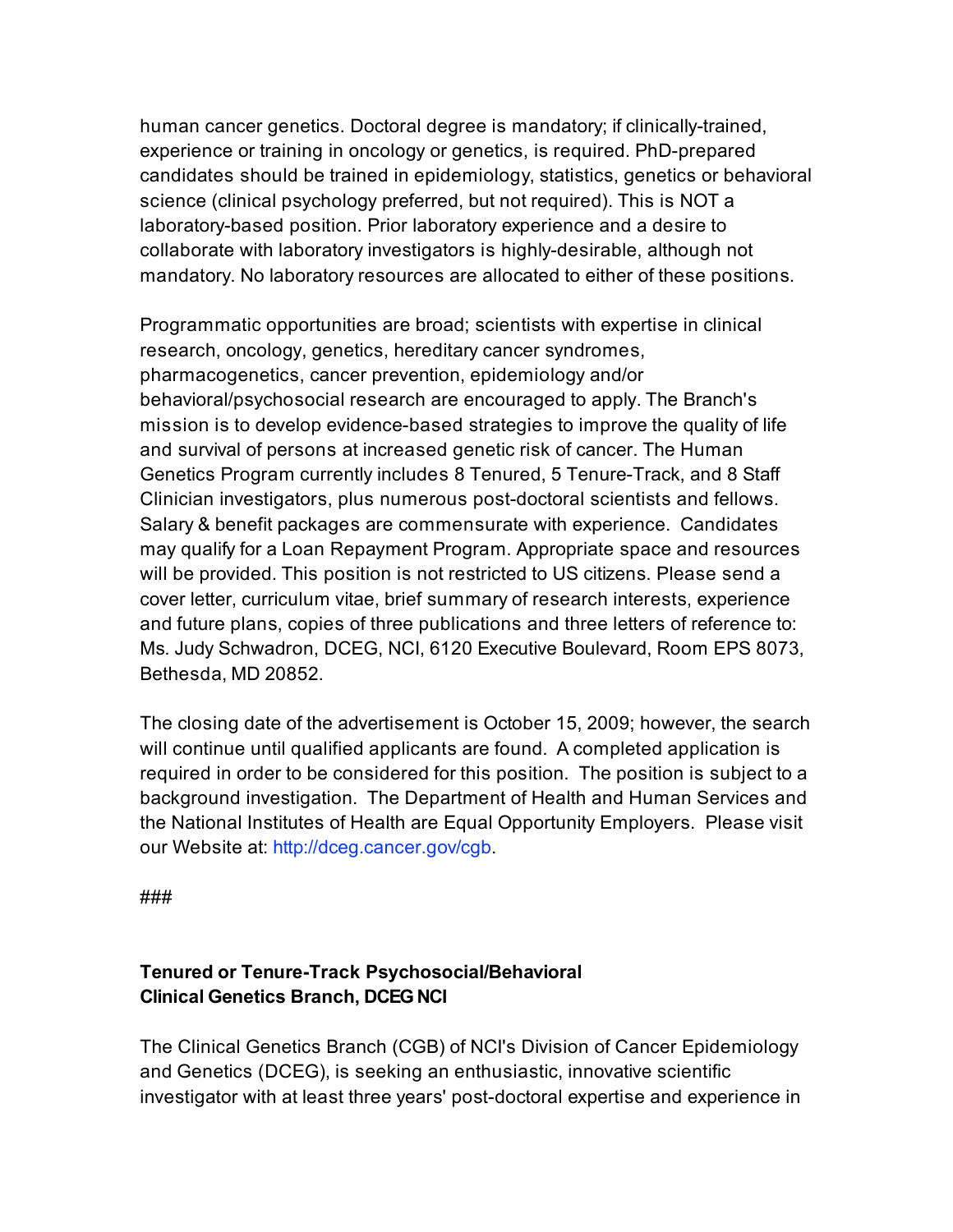psychosocial/behavioral research, and experience related to human cancer genetics. Doctoral degree is mandatory. We are recruiting an experienced, clinically-oriented behavioral or psychosocial investigator to lead and more fully develop an existing program which targets persons at increased familial/genetic risk of cancer. Doctorally-prepared medical sociologists, health educators, behavioral scientists, marriage and family therapists, clinical social workers, nurses and genetic counselors are encouraged to apply. Training/certification in clinical psychology is highly-desirable, but not mandatory. The successful candidate will develop independent research programs of their own, collaborate on current projects, provide mentoring to trainees, and supervise junior staff. Current programmatic interests include medical decision-making, ambiguity, quality of life, genetic counseling, intrafamilial communication, social support networks, use of complementary/alternative medications, and behavior related to cancer screening and genetic testing,

The Branch's mission: develop evidence-based strategies to improve the quality of life and survival of persons at increased genetic risk of cancer. The Human Genetics Program currently includes 8 Tenured, 5 Tenure-Track, and 8 Staff Clinician investigators, plus numerous post-doctoral scientists and fellows. Salary & benefit packages are commensurate with experience. Candidates may qualify for a Loan Repayment Program. Appropriate space and resources will be provided. Please send a cover letter, curriculum vitae, brief summary of research interests, experience and future plans, copies of three publications and three letters of reference to: Ms. Judy Schwadron, DCEG, NCI, 6120 Executive Boulevard, Room EPS 8073, Bethesda, MD 20852.

The closing date of the advertisement is October 15, 2009; however, the search will continue until qualified applicants are found. A completed application is required in order to be considered for this position. The position is subject to a background investigation. The Department of Health and Human Services and the National Institutes of Health are Equal Opportunity Employers. Please visit our Website at: http://dceg.cancer.gov/cgb

###

**Tenure or Tenure-Track Pathologist Laboratory of Pathology, CCR NCI**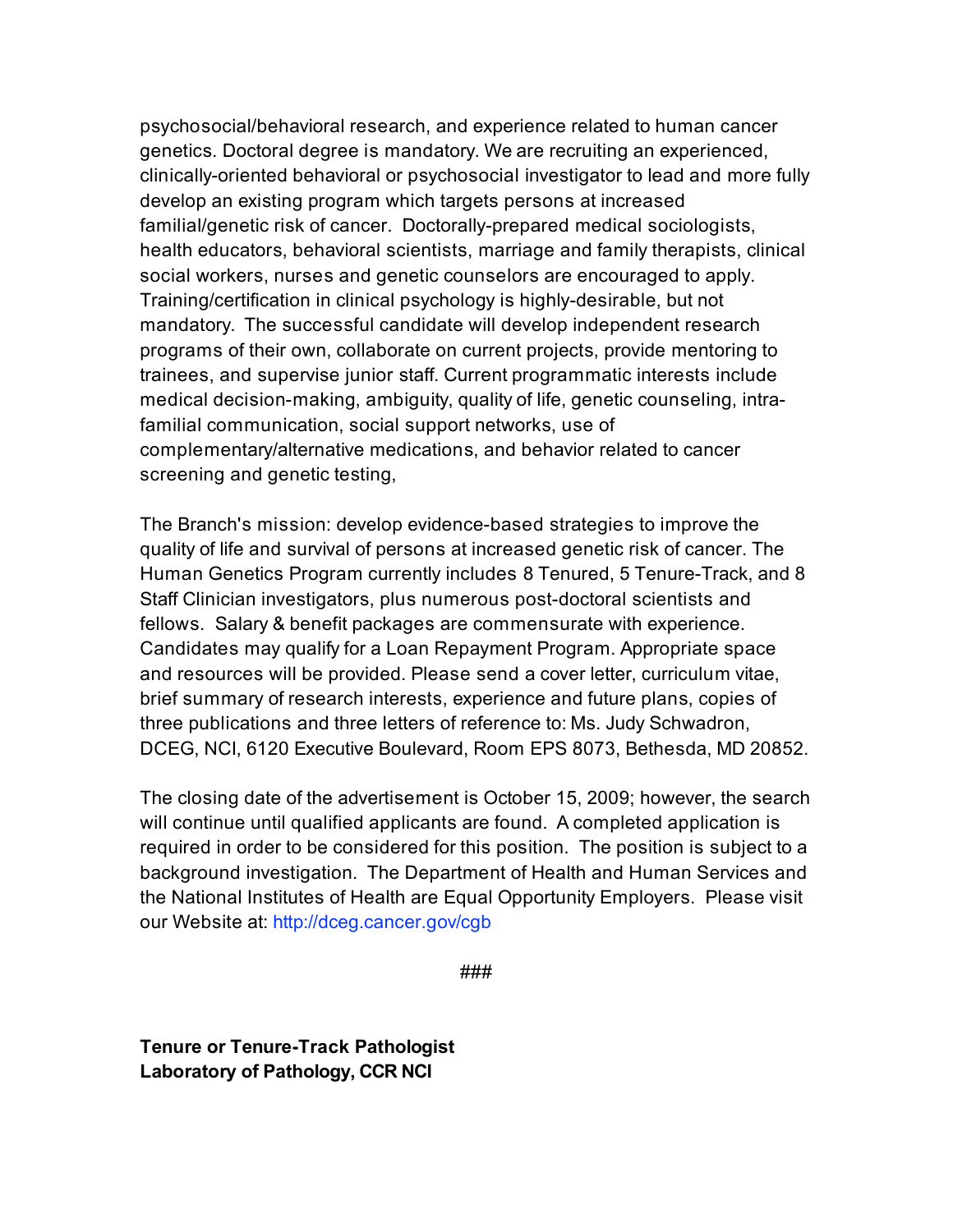The Laboratory of Pathology, Center for Cancer Research, National Cancer Institute, is seeking an outstanding tenure-track or tenure-eligible physicianscientist to both carry out original, innovative research and to participate in Molecular Diagnostics. This position is among several that have become available in a restructuring of the Laboratory of Pathology. The successful candidate will have a record of achievement in an area of research relevant to pathology: examples include, but are not limited to, chromosome biology and systems biology related to disease pathogenesis or diagnostics.

The National Cancer Institute is part of the National Institutes of Health in the Department of Health and Human Services, a federal government agency. The Center for Cancer Research (CCR) is the largest component of the NCI intramural biomedical research effort at NIH and a major user of the NIH Clinical Research Center, a state-of-the-art research hospital on the campus of the NIH in Bethesda, Maryland. The CCR offers tremendous depth and breadth of intellectual and technological resources, as well as opportunities for collaboration with investigators both within and outside of the NIH. Investigators are supported by a wide array of research resources, including animal facilities and dedicated high-quality cores in such areas as imaging/microscopy, chemistry/purification, mass spectrometry, flow cytometry, genomics/sequencing, transgenics and knockout mice, arrays/molecular profiling, and human genetics/bioinformatics. The research environment is highly conducive to advancing translational research and highly collaborative, emphasizing multidisciplinary and interdisciplinary team science. The Laboratory of Pathology is located on the campus of the National Institutes of Health in Bethesda, Maryland, a suburb of Washington, D.C.

Applicants must have an M.D. or M.D., Ph.D. degree. Board certification in Anatomic Pathology, Molecular Genetic Pathology or clinical Medical Genetics is desirable but equivalent training and experience may substitute. The successful candidate will direct an independent research program supported by the NCI intramural program. Research support will be provided to develop a state-of-the-art laboratory that includes sufficient personnel, space, equipment, and a supplies budget to sustain a productive research effort. Salary is negotiable within a range and is dependent upon qualifications and experience. A full package of benefits, including health insurance, life insurance, retirement and Thrift Savings Plan, is available to Federal employees. Candidates may be eligible for the NIH Loan Repayment Program (http://www.LRP.NIH.gov). This position is not restricted to U.S. citizens. Interested individuals should submit a cover letter specifying which position is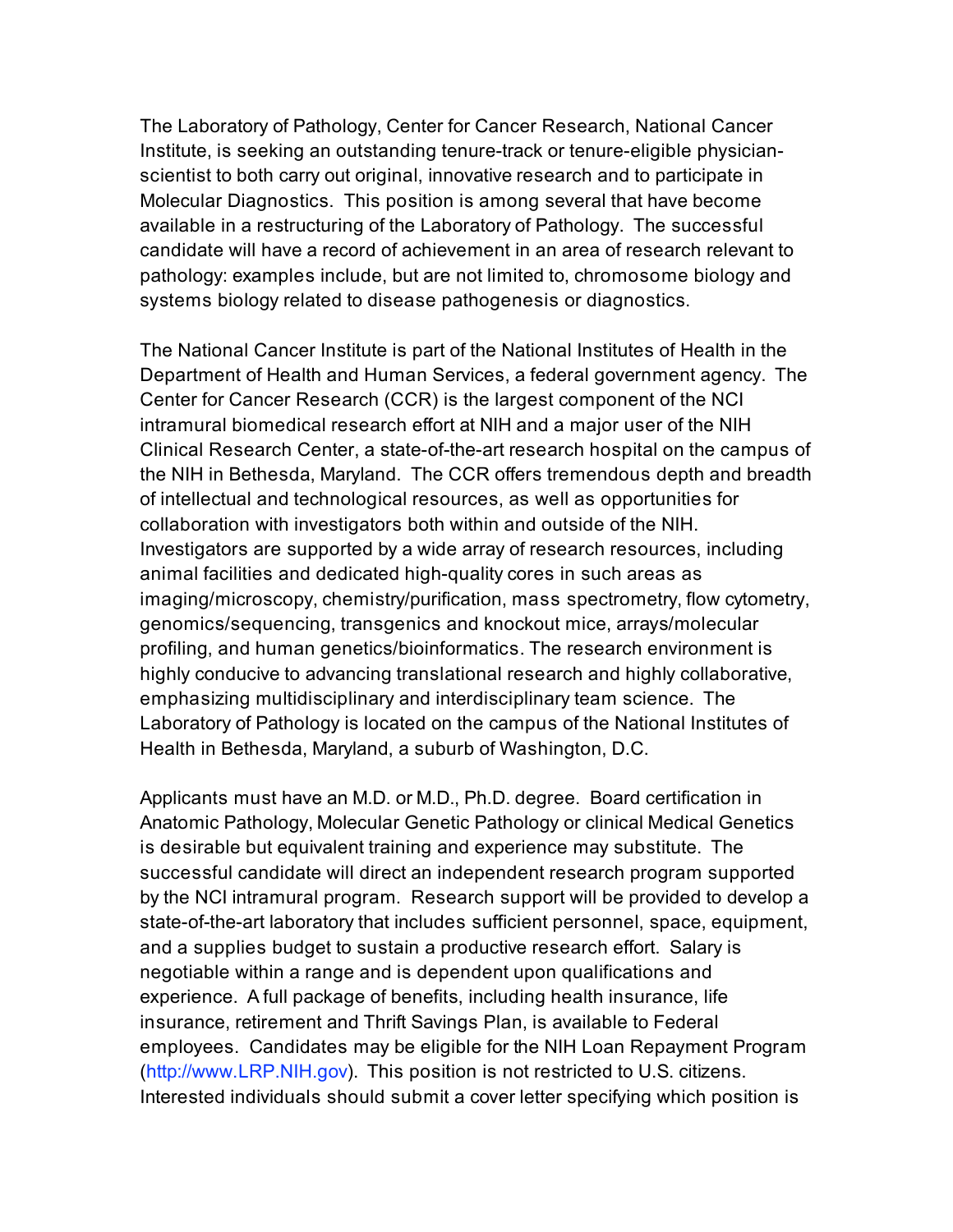of interest, curriculum vitae, a career synopsis and a statement of future plans (1-2 pages) electronically to bronezm@mail.nih.gov, or by mail to: Dr. Mark C. Udey, Chair; Search Committee; Laboratory of Pathology, Center for Cancer Research, NIH; c/o Ms. Melissa Bronez, Executive Secretary; 9000 Rockville Pike; 31 Center Drive, Building 31, Room 31A11, MSC 2440; Bethesda, MD 20892-2440. Applications will begin to be considered on or around August 1, 2009. The positions will remain open until filled. DHHS, NIH, and NCI are Equal Opportunity Employers. The NIH is dedicated to building a diverse community in its training and employment programs.

###

### **Section Heads: Pathology and Cytopathology Laboratory of Pathology, CCR NCI**

The Laboratory of Pathology, Center for Cancer Research, National Cancer Institute, is seeking Heads of the General Surgical Pathology and Cytopathology Sections. These positions are among several that have become available in a restructuring of the Laboratory of Pathology. We are seeking accomplished academic diagnosticians who can take advantage of a stimulating collaborative research environment. Resources appropriate to the candidates' goals will be provided. In addition, incumbents will be responsible for leading small groups of surgical or cytopathologists, and for teaching residents and fellows.

The National Cancer Institute is part of the National Institutes of Health in the Department of Health and Human Services, a federal government agency. The Center for Cancer Research (CCR) is the largest component of the NCI intramural biomedical research effort at NIH and a major user of the NIH Clinical Research Center, a state-of-the-art research hospital on the campus of the NIH in Bethesda, Maryland. The CCR offers tremendous depth and breadth of intellectual and technological resources, as well as opportunities for collaboration with investigators both within and outside of the NIH. The research environment is highly conducive to advancing translational research and highly collaborative, emphasizing multidisciplinary and interdisciplinary team science. The Laboratory of Pathology is located on the campus of the National Institutes of Health in Bethesda, Maryland, a suburb of Washington, D.C.